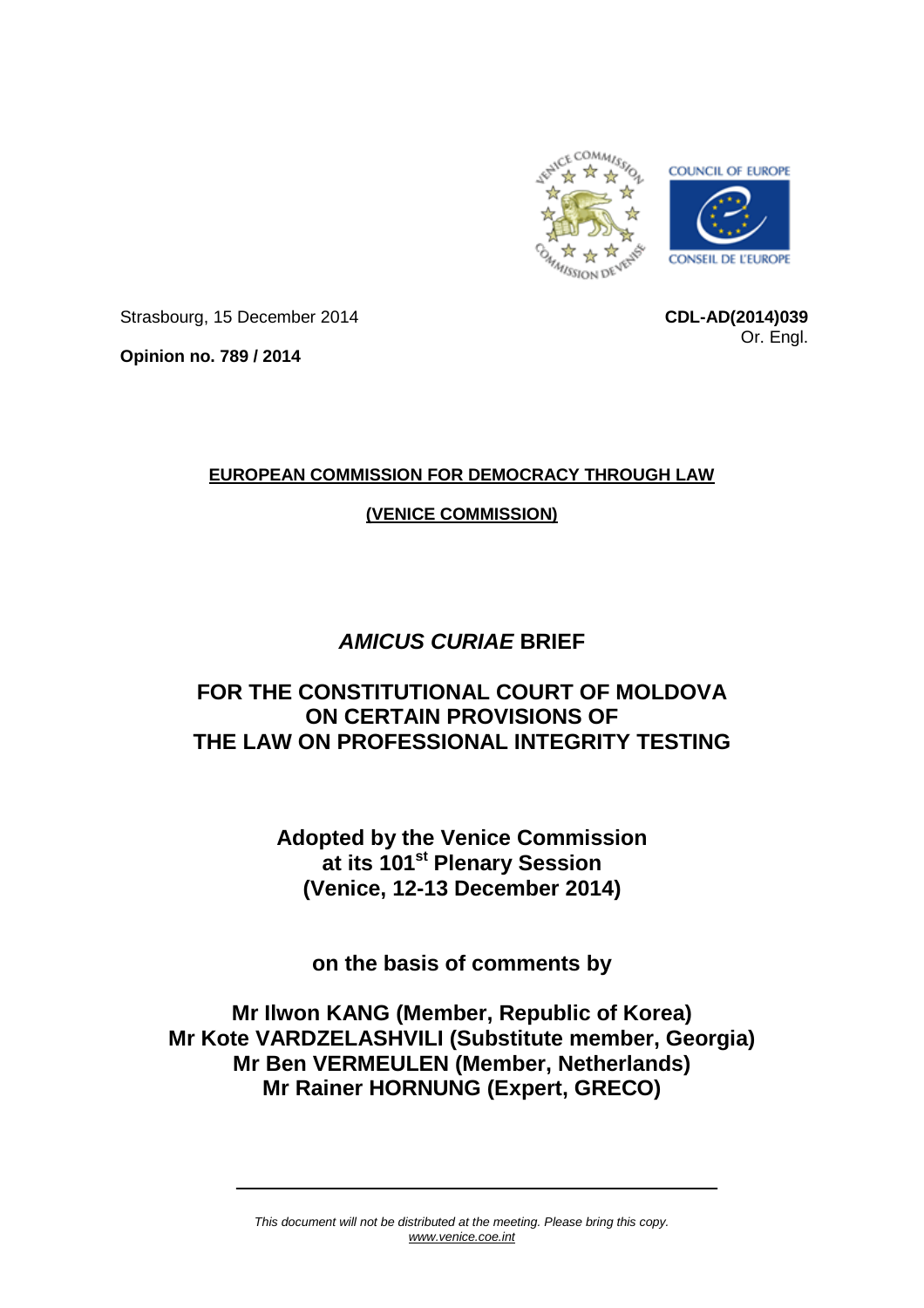#### **Table of contents**

| Ш.   |                                                                                         |  |
|------|-----------------------------------------------------------------------------------------|--|
| III. | LAW NO. 325 WITH RESPECT TO THE JUDICIARY AND THE SEPARATION OF POWERS                  |  |
| А.   |                                                                                         |  |
| В.   | National Anti-Corruption Center's legal status and its effect on judicial independence7 |  |
|      | 1.<br>2.                                                                                |  |
| C.   |                                                                                         |  |
|      | 1.<br>$\mathcal{P}$                                                                     |  |
|      | 3.                                                                                      |  |
|      | 4.                                                                                      |  |
| IV.  | THE RIGHT NOT TO BE JUDGED ON THE BASIS OF EVIDENCE GAINED BY INCITEMENT                |  |
|      | (ARTICLE 6.1 ECHR) AND THE RIGHT TO PRIVACY (ARTICLE 8 ECHR) 15                         |  |
| V.   |                                                                                         |  |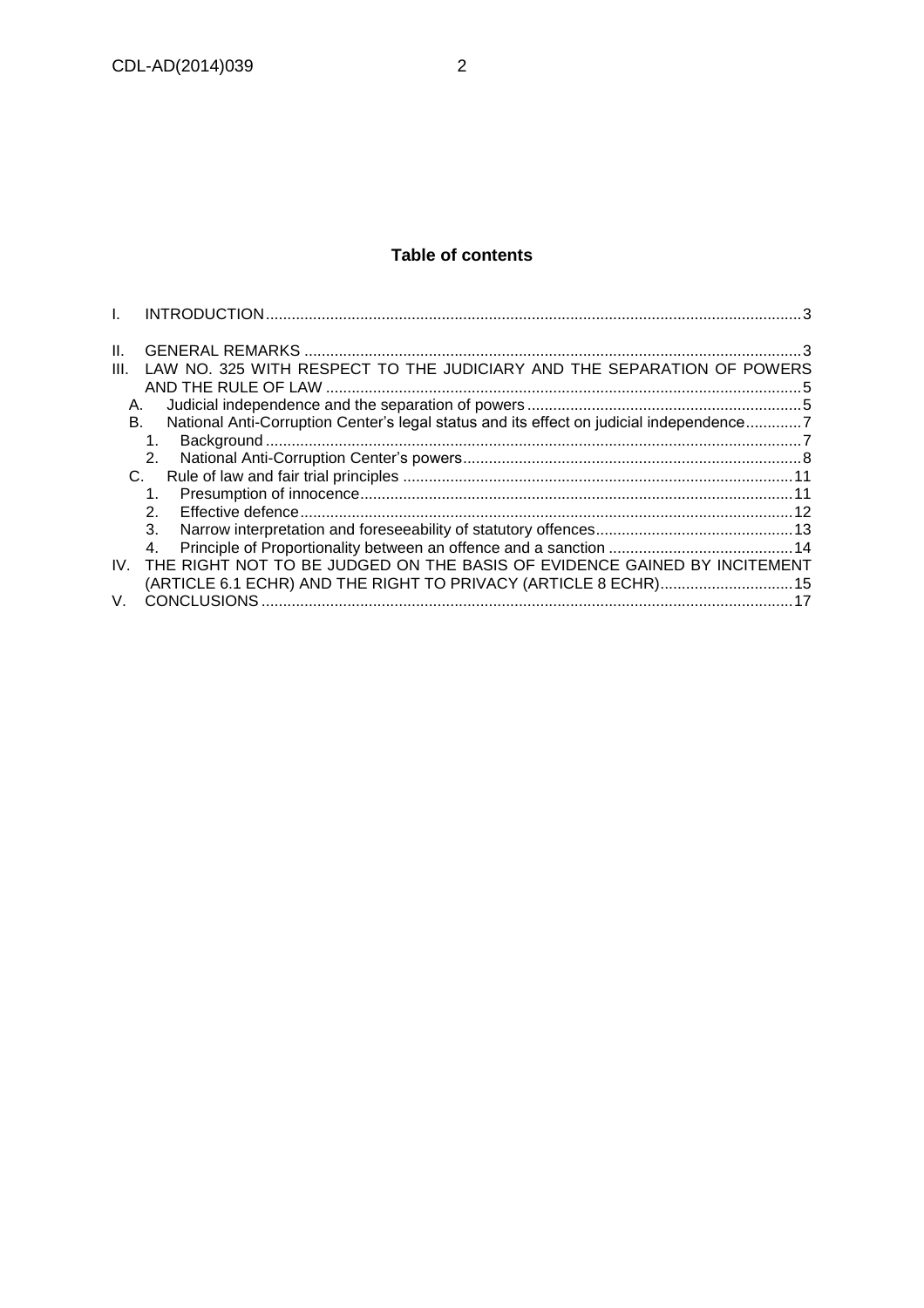#### <span id="page-2-0"></span>**I. INTRODUCTION**

1. By letter of 18 September 2014, the President of the Constitutional Court of Moldova, Mr Alexandru Tănase, requested an *amicus curiae* brief from the Venice Commission on a number of provisions of Law no. 325 of 23 December 2013 on Professional Integrity Testing and on Appendix 1 to this Law (CDL-REF(2014)041).

2. The scope of the Law, set out in Article 2, is to ensure professional integrity; prevent and combat corruption in public entities; verify the observance of obligations, duties and conduct of public officials; identify, assess and eliminate vulnerabilities and risks that could cause or encourage acts of corruption and corruption related acts or acts of corrupt behaviour.

3. Those subject to the professional integrity test are: public entities, public agencies and the professional integrity testers themselves. Appendix 1 to the Law provides a list of these public entities and agencies. The public agents of the entities and agencies concerned include ordinary court and constitutional court judges. The professional integrity testers are employees of the National Anti-corruption Center and of the Information and Security Service of Moldova.

4. The Court seeks *amicus curiae* advice "*based on international practices and tools for combatting corruption and taking into account the principles governing the rule of law*" on the following: (1) whether the control and evaluation of the integrity of ordinary court and constitutional court judges attributed to a body that is controlled by the executive (effectively removing the Superior Council of Magistracy and the Plenum of the Constitutional Court's direct powers to deal with this issue) is in line with the principles of the separation of powers and the rule of law; and (2) whether an integrity test applied to judges by a body of the executive is in line with the right to respect for private and family life (Article 8 ECHR).

5. The Venice Commission invited Mr Kang, Mr Vardzelashvili, Mr Vermeulen and Mr Hornung (expert with GRECO), to act as rapporteurs for this *amicus curiae* brief.

6. This *amicus curiae* brief was adopted by the Venice Commission at its 101<sup>st</sup> Plenary Session (Venice, 12-13 December 2014).

#### <span id="page-2-1"></span>**II. GENERAL REMARKS**

7. This *amicus curiae* brief is based on the presumption that Law no. 325 on Professional Integrity Testing (hereinafter, "Law no. 325") applies to judges, as indicated in the request for the *amicus curiae* brief. The "National Anti-Corruption Center" (hereinafter, the "NAC") informed the Venice Commission that this Law does not apply to judges, but that there is a future plan to introduce the category of judges under the scope of the definition of "public agents" in Law no. 325, but at the same time remove the reference to the Constitutional Court from Appendix 1 to this Law. On the other hand, the request by the President of the Constitutional Court of Moldova as well as the constitutional complaint by the Members of Parliament concerning Law no. 325 - that inspired this request - assume that this Law also applies to judges. It is not for the Venice Commission to determine the scope of the Law in this respect. The Venice Commission takes the request of the President of the Constitutional Court as a point of departure and provides this *amicus curiae* brief on the basis of the request's assumption that Law no. 325 applies to ordinary and constitutional court judges.

8. Moldova has addressed the issue of combating corruption over a decade ago with the establishment of the Center for Combating Economic Crimes and Corruption under Law no. 1104-XV of 6 June 2002. Thereafter, a new law converted this Center into the NAC on 1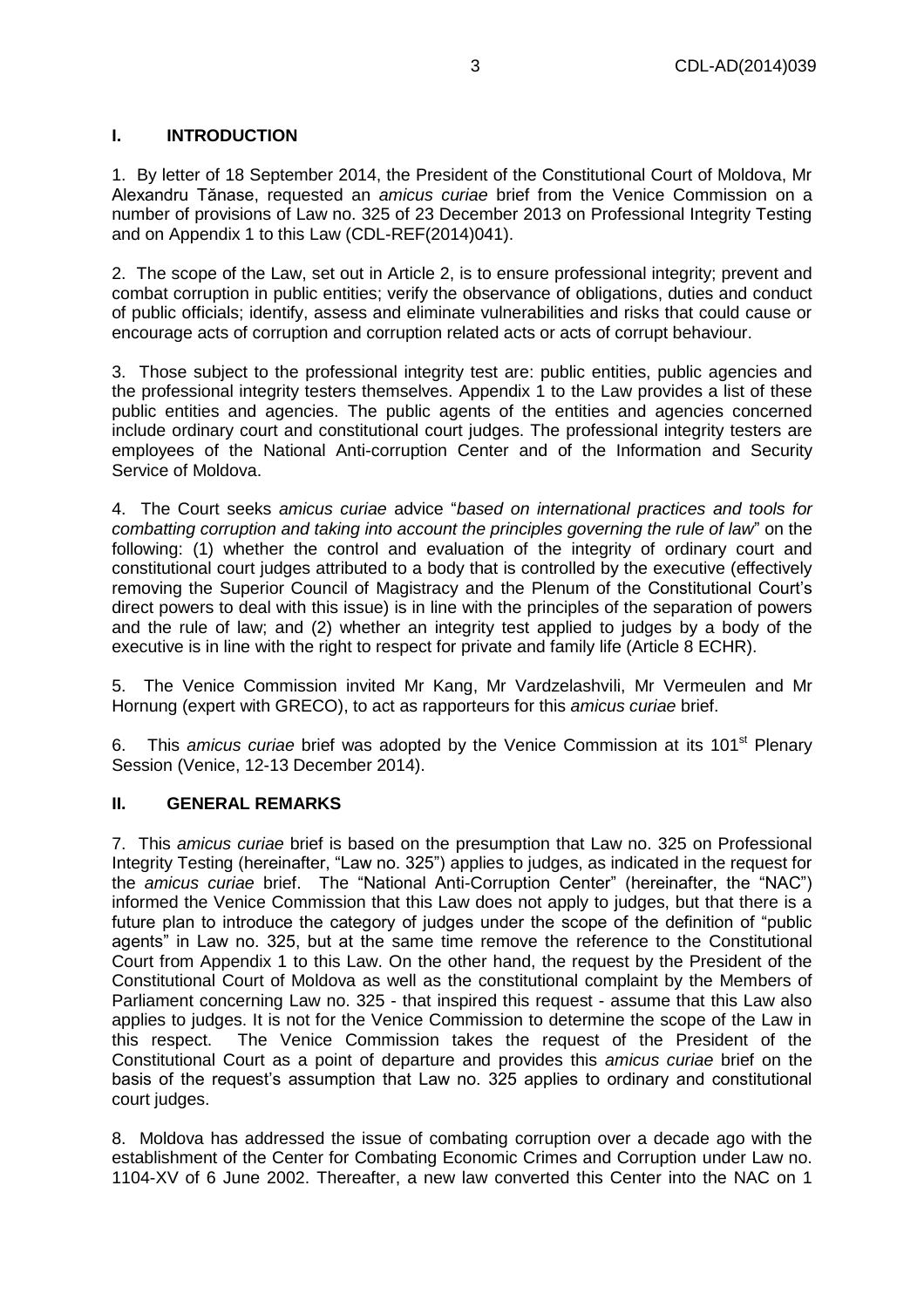October 2012.<sup>1</sup> Law no. 325 was adopted on 23 December 2013, entered into force on 14 February 2014 and gives the NAC and the Information and Security Service (hereinafter, the "ISS") the power to organise and administer the professional integrity test to entities listed in Appendix 1 to this Law.

9. Moldova has taken a cohesive and thorough approach in tackling corruption for over twelve years. It seems, however, that this country is facing serious challenges in fighting and preventing corruption as well as widespread corruption phenomena in almost all public sectors.<sup>2</sup>

10. As corruption undermines the rule of law and good governance, poses significant risks to the protection of human rights, hinders economic development, endangers the stability of democratic institutions and the moral foundation of society<sup>3</sup>, any efforts made by Moldova to fight this is to be encouraged and welcomed. However, it is also important that these efforts do not jeopardise the stability of democratic institutions nor weaken the independence and impartiality of the judiciary.

11. The Third Evaluation Round Report of 2011 by the Group of States Against Corruption  $(GRECO)<sup>4</sup>$ , encourages the amendment of the offences of bribery and traffic of influence, *"given the seriousness of the problem of corruption in Moldova"*, in order to close loopholes in the legal framework and expand its applicability, aligning national legislation with the standards of the Criminal Law Convention on Corruption and its Additional Protocol.<sup>5</sup> While such a call provides serious grounds for action, this does not mean that any legislative action in response will be in conformity with the principle of judicial independence.<sup>6</sup>

12. In addition, while the principles of independence, impartiality and integrity of public officials form an integral part of the principle of good governance, these requirements are of special significance for the judiciary (both for the Constitutional Court and courts of ordinary jurisdiction).

13. As provided in Opinion no. 1 (2001) of the Consultative Council of European Judges (CCJE) on Standards Concerning the Independence of the Judiciary and the Irremovability of Judges, *"Judicial independence is a pre-requisite to the rule of law and a fundamental guarantee of a fair trial. Judges are "charged with the ultimate decision over life, freedoms, rights, duties and property of citizens" (recital to UN basic principles, echoed in the Beijing declaration and Articles 5 and 6 of the European Convention on Human Rights). Their independence is not a prerogative or privilege in their own interests, but in the interests of the rule of law and of those seeking and expecting justice."*

14. Therefore, laws regulating the assessment or evaluation of the professional duties of judges must be worded and applied with great care and the role of the executive or

j <sup>1</sup> Official website of the National Anti-Corruption Center: [http://cna.md/en/history.](http://cna.md/en/history)

 $2$  According to a recent Moldovan report for the United Nations High Commissioner for Human Rights [\(http://www.ohchr.org/EN/HRBodies/HRC/AdvisoryCommittee/Pages/RepliesCorruption.aspx\),](http://www.ohchr.org/EN/HRBodies/HRC/AdvisoryCommittee/Pages/RepliesCorruption.aspx),%20the) the Moldovan National Anti-Corruption Center has reported, for the first nine months of 2013 alone, an impressive number of 241 established "acts of corruption" which were detailed as follows: local public administration: 60 cases; law enforcement agencies: 52 cases; enterprises in private sector: 29 cases; justice sector: 27 cases; public health service: 20 cases; education sector: 20 cases; municipal and state enterprises: 16 cases; customs service: 10 cases; state fiscal inspection: 7 cases. This is huge indeed for a country with barely 3.2 million inhabitants. This number includes the 500 000 inhabitants of the Autonomous Republic of Transnistria. Therefore, within only nine months, there was nearly one detected act of corruption (involving at least two persons) per 10 000 inhabitants.<br><sup>3</sup> See Preamble, Criminal Law Convention on Corruption, ETS 173, 27.01.1999.

<sup>&</sup>lt;sup>4</sup> [http://www.coe.int/t/dghl/monitoring/greco/evaluations/round3/GrecoEval3\(2010\)8\\_Moldova\\_Two\\_EN.pdf](http://www.coe.int/t/dghl/monitoring/greco/evaluations/round3/GrecoEval3(2010)8_Moldova_Two_EN.pdf)

<sup>5</sup> *Amicus curiae* brief on the immunity of judges for the Constitutional Court of Moldova adopted, 8-9 March 2013 refers to Greco Eval III Rep (2010) 8E, Theme I, p. 25., paragraph 37.<br><sup>6</sup> Ibid., paragraph 38.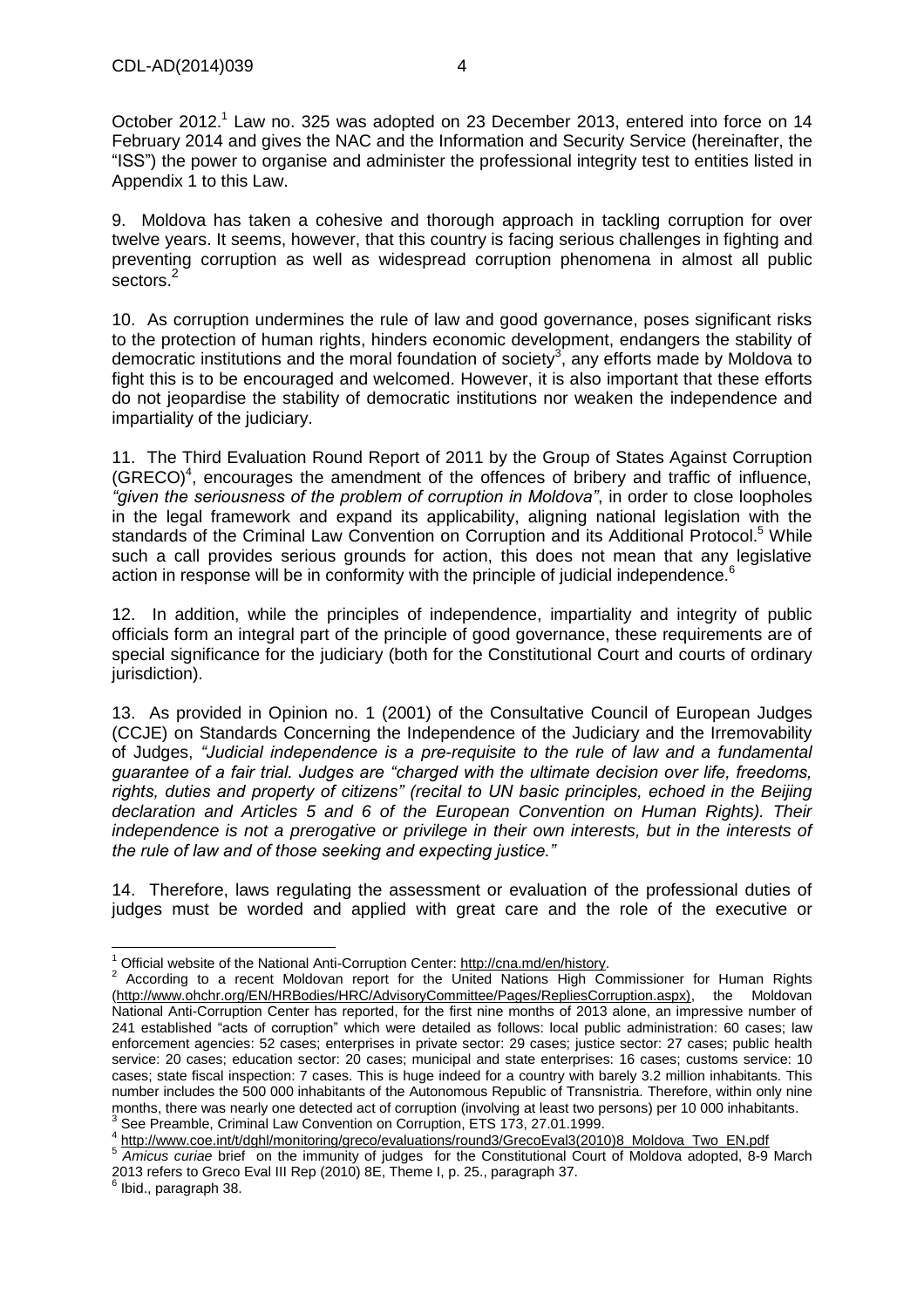legislative branches of government in this process should be limited to the extent absolutely necessary.

15. This *amicus curiae* brief deals with the specific position of the judiciary with respect to Law no. 325.

#### <span id="page-4-0"></span>**III. LAW NO. 325 WITH RESPECT TO THE JUDICIARY AND THE SEPARATION OF POWERS AND THE RULE OF LAW**

#### **A. Judicial independence and the separation of powers**

<span id="page-4-1"></span>16. Article 116.1 of the Constitution of Moldova provides that "*Judges sitting in the courts of law shall be independent, impartial and irremovable under the law*". Article 116.4 sets out that "*Judges shall be promoted and transferred only at their own consent*". And according to Article 116.5, "*Sanctioning of the judges shall be carried out pursuant to the rule of law*".

17. As regards the concretisation of the professional status of judges, Article 123.1 states that "*The Superior Council of Magistracy shall ensure the appointment, transfer, removal from office, upgrading of, and imposing of the disciplinary sentences against judges*" - the majority of the Superior Council of Magistracy (hereinafter, the "SCM") is composed of judges elected by their peers (see Article 122 of the Constitution and Article 3 of the Organic Law no. 947-XIII of the Republic of Moldova on the SCM of 19 July 1996).

18. While the subject of this *amicus curiae* brief is not on newly-adopted Law no. 178 of 25 July 2014 on Disciplinary Liability of Judges (hereinafter, "Law no. 178"), it is noteworthy that this Law regulates the details concerning disciplinary offences, sanctions, competencies and proceedings:<sup>7</sup> Article 4 defines 16 concrete disciplinary offences, Article 6.1 sets out warnings, reprimands, reduction in salary and removal from office as potential disciplinary sanctions and Articles 8 to 17 set up a Disciplinary Board with five judges elected by their peers and four selected persons of civil society as a first instance disciplinary jurisdiction. Articles 18 to 29 govern the examination procedure of disciplinary cases before the main hearing by the Disciplinary Board. It is mainly in the hands of the so-called Judicial Inspection, i.e. five independent investigator-judges who fulfil specific professional requirements and who have been selected by the SCM through a transparent procedure. $8$ 

19. Pursuant to Articles 23 to 26, the assigned inspector-judge verifies the allegations which were notified and then drafts a *"report"* for the Disciplinary Board in which the evidence gathered during the verification phase is presented. The judge subject to disciplinary proceedings is entitled to know the charges, to present written and oral explanations, to present evidence showing or denying certain facts related to the charges and to be assisted by a lawyer (Article 25.1).

20. The Disciplinary Board, after having admitted the *"notification"* in accordance with a specific procedure, then generally hears the case in a public meeting (Article 34.1). According to Article 34.4, the Disciplinary Board may – at its own initiative or on request by the judge concerned – hear witnesses and study further documents. Pursuant to Articles 39 and 40, the Disciplinary Board's decisions – which are to be motivated in writing – may be

 7 When the regulations in Law no. 178 are compared with the basic constitutional principles (Articles 116, 122 and 123) and with Organic Law no. 947-XIII on the SCM, doubts subsist with respect to the constitutionality of Law no. 178 – especially as concerns the somewhat unclear concrete legal relationship between the SCM and the Disciplinary Board, the SCM is the constitutionally designated body for disciplinary proceedings against judges. It is, however, not the task of this *amicus curiae* brief to further elaborate on this issue. 8

For details see Article 6 of the Law on the SCM as amended by Law no. 185 of 26 July 2007. Cf. also the Monitoring Report "Transparency and Efficiency of the Superior Council of Magistracy of the Republic of Moldova 2010 – 2012", Legal Resources Center of Moldova (2013), pp. 51 *et seq*.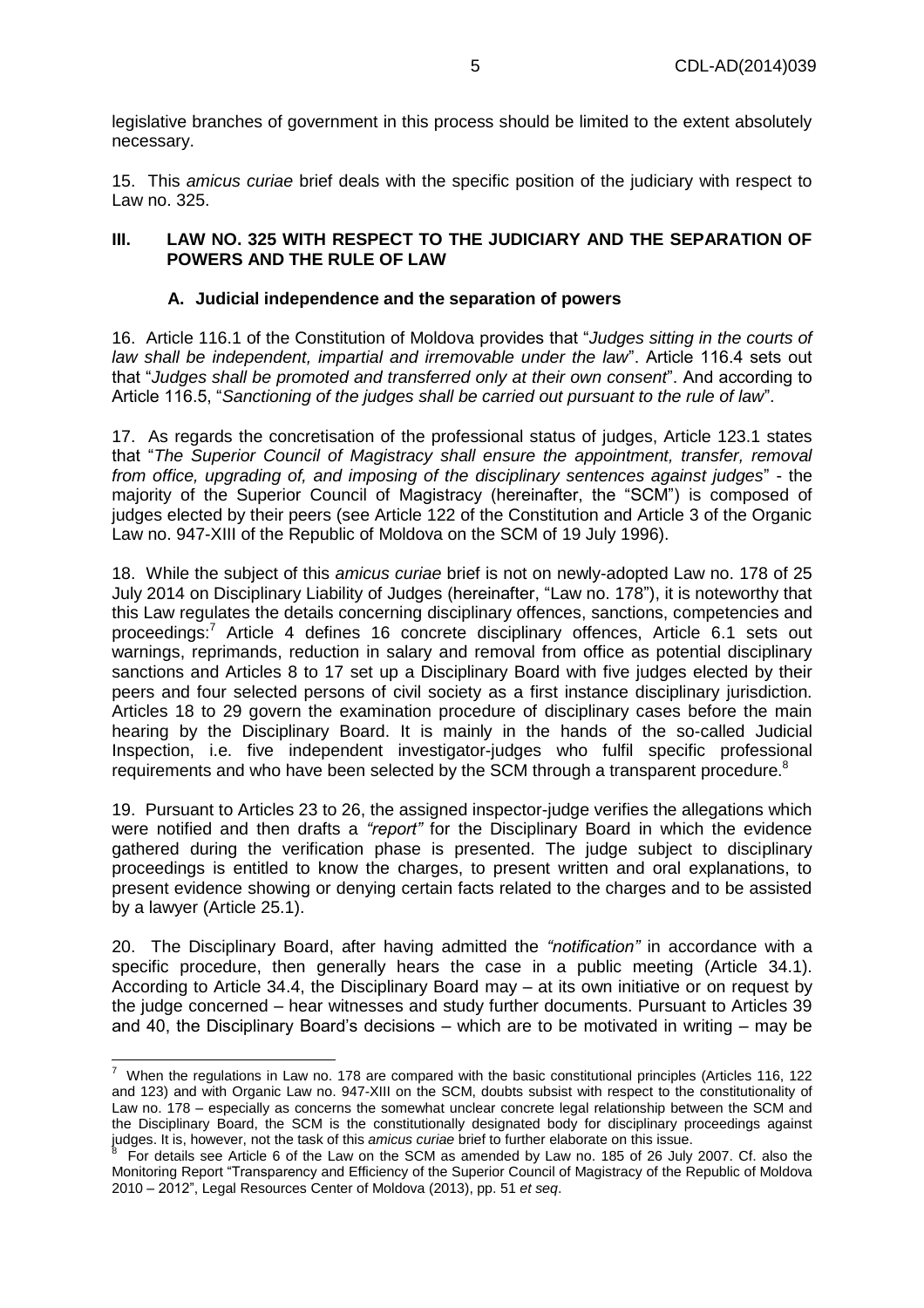appealed to the SCM, and the latter's decision may then be appealed (in law) to the Moldovan Supreme Court of Justice.

21. These constitutional and legal rules concerning the disciplinary liability of judges – from which Law no. 325 derogates significantly – seem to be, for the most part, in line with European and international standards, notably those on the principles of judicial independence and the separation of powers: the Disciplinary Board with a majority of judges elected by their peers and a minority of representatives of civil society is an "*independent and impartial tribunal (established by law)*" within the meaning of Article 6 ECHR and Article 10 UDHR.<sup>9</sup> The entitlement to a "*public hearing*" as laid down in both Articles is also respected. Other universally acknowledged fair trial guarantees such as the presumption of innocence (even if not mentioned explicitly in Law no. 178) and the right to an effective and efficient defence (Article 25.1 of Law no. 178) have been followed.

22. Finally, the composition of the Judicial Inspection composed of five independent investigator-judges, who are selected in a transparent manner, as well as the detailed rules for the "*verification proceedings*" during the examination phase, are strong safeguards against any undue or illegitimate influence by the executive branch on disciplinary proceedings. It is therefore clear that Law no. 178 is inspired by the concept of judicial selfadministration (self-governance).

23. These positive findings, however, should be seen together with the less positive opinions by international organisations on two prior Moldovan draft laws on the disciplinary liability of judges, namely by the OSCE/ODIHR's Opinion no. JUD-MOL/217/2012 [LH] of 14 December 2012 and by the OSCE/ODIHR's and the Venice Commission's Joint Opinion of 24 March 2014 $^{10}$ . Nevertheless, even if most of the recommendations made are unfortunately not reflected in Law no.  $178^{11}$  – this concerns a number of technical aspects as well as substantial recommendations, for example the respect for the principle of proportionality and the strengthening of the role of inspector-judges – Law no. 178 seems to be in line with European standards on judicial independence and the separation of powers in general, as well as with the minimum requirements for disciplinary proceedings concerning the protection of the aggrieved judge.

<sup>10</sup> CDL-AD(2014)006.

 9 For an in-depth appraisal, notably on the applicability of Article 6.1 ECHR – only "under its civil' head", however (*Albert and Le Compte v. Belgium*, 7496/76) – on disciplinary proceedings against judges (in Moldova), and on the applicability of other international rules granting minimum standards in criminal proceedings on disciplinary proceedings against judges, see paragraphs 26 and 27 of Opinion JUD-MOL/217/2012 [HL] by OSCE/ODIHR. For a compilation of other international sources (principles, recommendations, judgments, charters, opinions) on judicial independence (including impartiality) in disciplinary proceedings can be found in paragraph 9 (see also footnotes 1 to 8) of the aforementioned Opinion. See also the European Court of Human Rights' recent "Guide on Article 6 – Right to Fair Trial (criminal limb)" from 2014, especially paragraph 13: In a case of "*professional disciplinary proceedings […] resulting in the compulsory retirement of a civil servant*", i.e. a removal from office, the European Court of Human Rights (*Moullet v. France*, dec.) had held that the criminal limb of Article 6 ECHR would not be applicable "*inasmuch as the domestic authorities managed to keep their decision within a purely administrative sphere*". However, there does not seem to be any European Court of Human Rights case law on the applicability of the specific criminal limb (i.e. Article 6.2 and 6.3 ECHR) on professional disciplinary proceedings against judges. In *Albert and Le Compte v. Belgium*, there was no need to decide the question (paragraph 30), as the dispute was about the standards guaranteed in Article 6.1 ECHR both for civil and criminal proceedings. It is questionable whether *Moullet v. France* can be taken as a reference, as disciplinary proceedings against judges can never be kept "*within a purely administrative sphere*". They necessarily have a judicial implication. So for the purpose of these comments, Law no. 325 will also be scrutinised in view of its compatibility with Article 6 ECHR's specific criminal limb's standards. The concept seems to be all the more valid as other international standards and best practices concerning the fair trial principle are not exclusively reserved to criminal proceedings.

<sup>&</sup>lt;sup>11</sup> None of the recommendations made in the Joint Opinion no. 755/2014 seem to have been taken into account in the final, adopted version.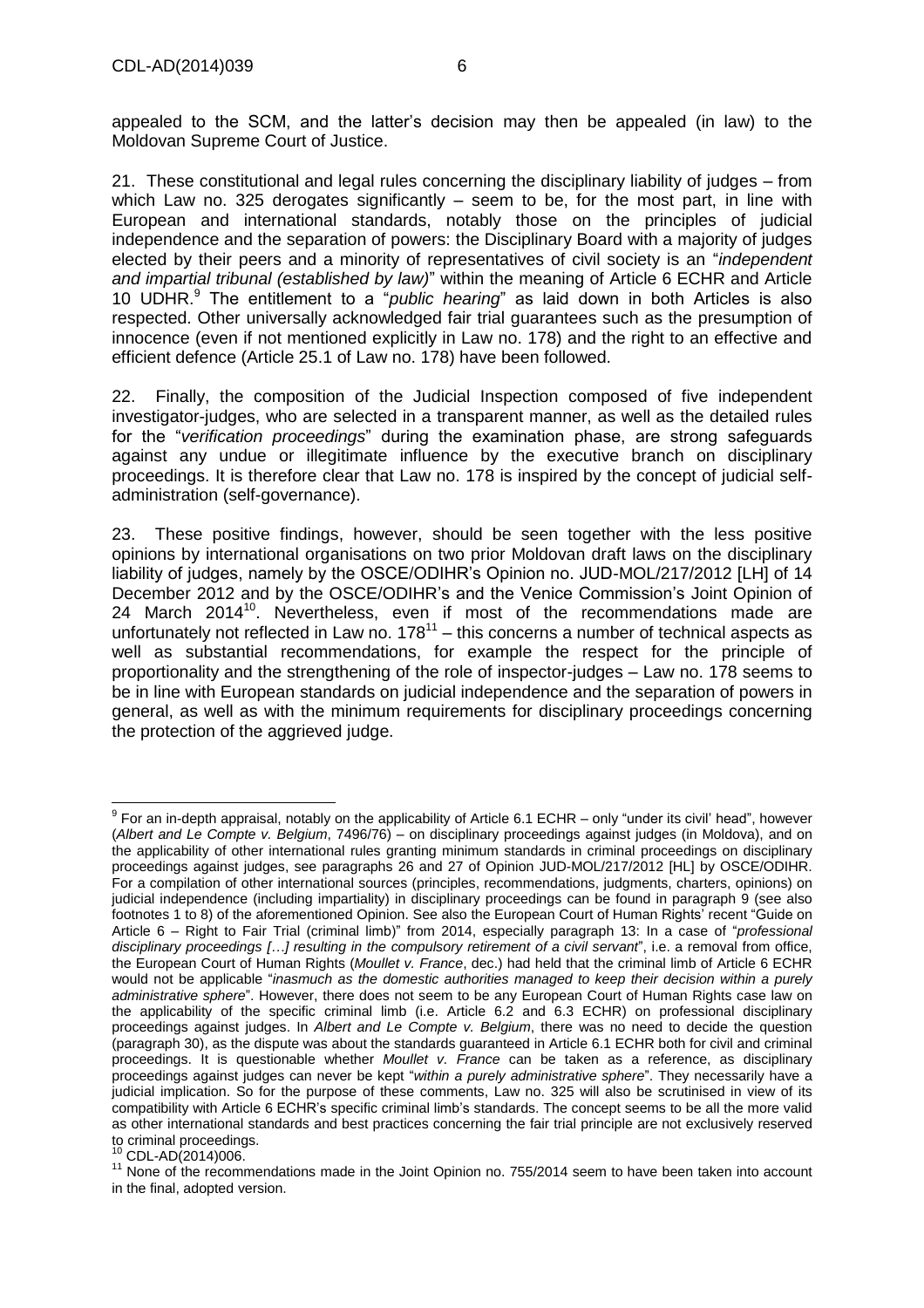24. However, there are several fundamentally diverging specific regulations found in Law no. 325. This is due to the particular legal status of the NAC as a major integrity testing authority, which seems to make it part of the executive (law enforcement) branch (see below), but also in view of its – apparently largely uncontrolled and unaccountable – special investigative competencies within the testing procedure, which seem to create an institutionalised risk to impartiality.

25. While the need for creating an independent anti-corruption agency should not be questioned, the reason for establishing an agency responsible for the evaluation of "*professional integrity*" and "*manner to observe work obligations*" of judges in addition to the Disciplinary Board would need to be justified by reference to shortcomings in the existing system.

#### <span id="page-6-0"></span>**B. National Anti-Corruption Center's legal status and its effect on judicial independence**

#### **1. Background**

<span id="page-6-1"></span>26. Moldova established the Center for Combating Economic Crimes and Corruption a decade ago, under Law no. 1104-XV of 6 June 2002 (see Item II. General remarks, above). This Center was created as a result of a fusion of the Department of Financial Control and Inspection of the Ministry of Finance, the Anti-Corruption Department for Combating Organised Crime and Corruption and the Financial-Economic Police Department of the General Police Inspection under the Ministry of Internal Affairs and the Financial Guard subordinate to the Principal State Tax Service.<sup>12</sup>

27. This Center therefore seems to have been under the control of the executive and the issue of its independence was raised in reports by international and European institutions and then addressed by a new law, which converted the Center for Combating Economic Crimes and Corruption into the NAC on 1 October 2012. The NAC's director is appointed (or dismissed) by Parliament. But due to the fact that the NAC's neutrality was questioned after a political crisis in 2013, Parliament transferred the control over the NAC to the Government. The NAC's director is now appointed (or dismissed) on recommendation of the Prime Minister.<sup>13</sup>

28. The NAC therefore is a body under the executive's control, carrying out "integrity testing" and evaluating the work of judges $14$ . Consequently, the NAC still seems to be in essence a national law enforcement agency in a very specific field of action. The scope of its "independence" seems to be (merely) that neither the Government nor Parliament is entitled to give it instructions in individual cases – which is, of course, to be welcomed - although it seems that the Prime Minister has a say in the appointment and dismissal of the director (see above). Therefore, "autonomy" rather than "independence" would perhaps be a better description of NAC's status since 2012-13.

29. The specific law enforcement structure of the NAC requires close scrutiny of the extent of its special investigative/examination competencies, as well as of the existence and the efficiency of control mechanisms<sup>15</sup>. This is all the more important where concrete

 $12$  Official website of the National Anti-Corruption Center: <http://cna.md/en/history>

<sup>&</sup>lt;sup>13</sup> <https://freedomhouse.org/report/nations-transit/2014/moldova#.VF3AvzSsWFV>

<sup>14</sup> According to information received from the NAC, despite the NAC coming under the executive, it enjoys *de facto* independence which is secured by its director's mandate, who is appointed by Parliament until October 2017 (Decision no. 227/25.10.2012 on the appointment of the Director of the National Anti-Corruption Center).

<sup>15</sup> See Recommendation Rec(2005)10 by the Committee of Ministers to member states on "special investigation techniques" in relation to serious crimes including acts of terrorism "3. *Member states should take appropriate legislative measures to ensure adequate control of the implementation of special investigation techniques by*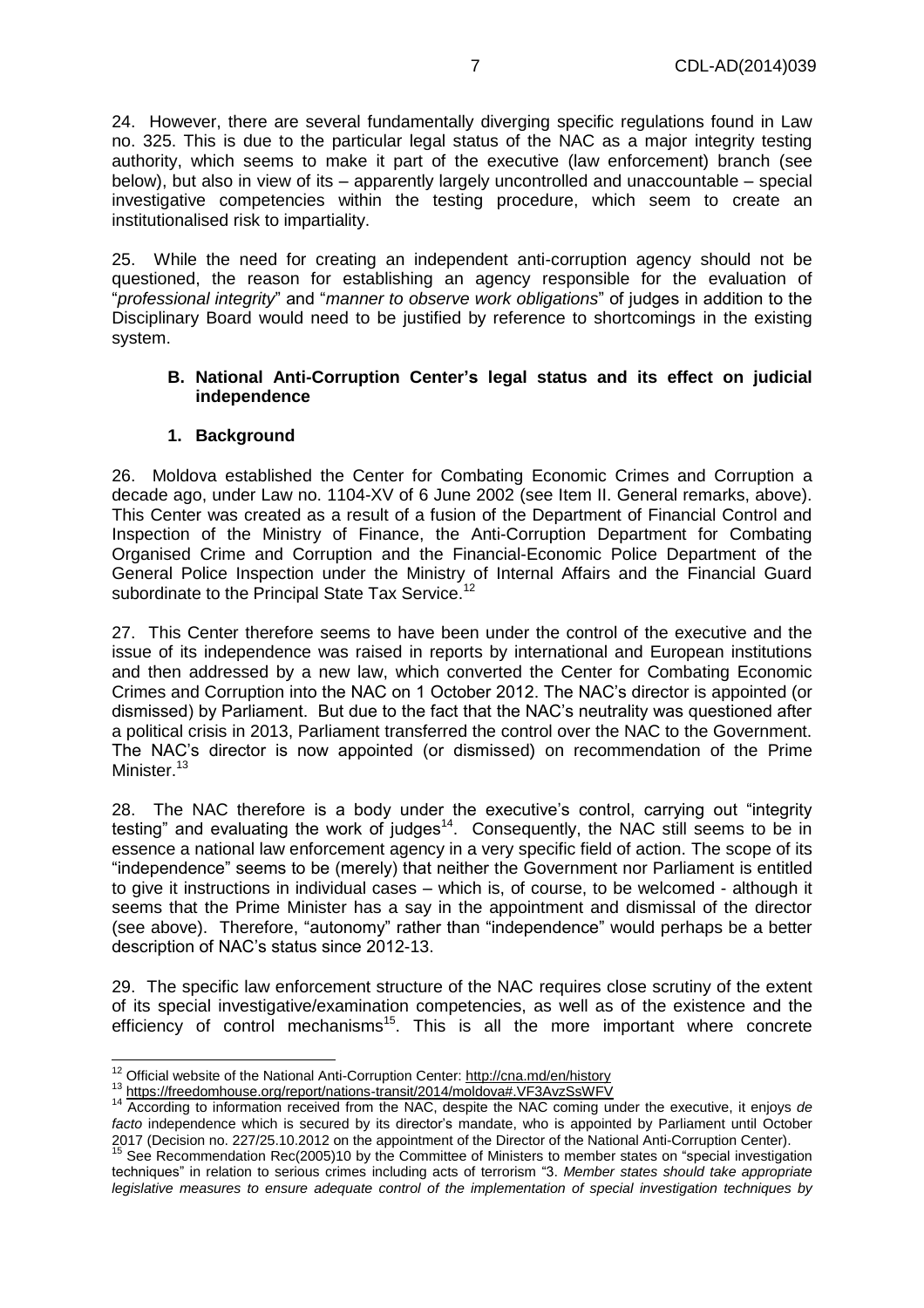investigation measures infringe upon the aggrieved person's human rights. The more a concrete action is connected – with respect to technicalities and objectives – to criminal (or disciplinary) proceedings (for example the use of undercover agents, see below), the more it seems important to have, at least, a post event control by an independent judicial body. However, Law no. 325 has regulations which raise concern in this respect.

### **2. National Anti-Corruption Center's powers**

<span id="page-7-0"></span>30. Law no. 325 gives the NAC the power to organise and administer the professional integrity test. Article 2 of this Law defines the purpose of professional testing as follows: *"a) ensure professional integrity, prevent and fight against corruption within public entities; b) verify the public agents' manner to observe work obligations (…); c) identify, assess and remove the vulnerabilities and risks which could determine (…) corruptive behaviour; d) reject inappropriate influences in exercising the work obligations or duties of public agents."*

31. Appendix 1 to this Law lists public entities, the employees of which could be subject to integrity testing. These include judges of the Constitutional Court and of ordinary courts.

32. The ordinary pre-hearing examination authority in "normal" disciplinary proceedings against judges under Law no. 178 is the Judicial Inspection composed of five independent investigator-judges. However, under Article 10.1.a of Law Article no. 325 combined with Appendix 1 to this Law, the NAC is the key body that carries out professional integrity testing of, amongst others, all categories of Moldovan judges.

33. It is important to point out that the overall objective of the specific professional integrity testing procedure under Law no. 325 is essentially – and explicitly – a disciplinary one (see Articles 6.1 and 15 to 17) and that disciplinary proceedings which can trigger massive sanctions that can lead to a judge's removal from office are widely assimilated to criminal proceedings as far as institutional protective guarantees for the aggrieved party are concerned. In reality, in corruption scenarios, the criminal and the disciplinary aspects necessarily overlap. The results of criminal investigations – led by a prosecution service under the supervision of an independent investigative judge whenever a measure requires serious infringements on the aggrieved person's human rights (or even entirely led by an independent examining judge) – are *de facto* binding on the findings in the disciplinary proceedings.<sup>16</sup>

34. A public agent's acceptance of a bribe (or comparable corruptive behaviour) constitutes a disciplinary offence. Under Law no. 178 regarding the ordinary disciplinary procedure, such an offence committed by a judge would be covered either by Article 4.1.e ("*illegal interventions or use of a judge's position in relation with other authorities, institutions or officials […] to obtain unfair advantages"*) or by Article 4.1.m ("*committing an act with elements of a crime or a minor offence, that was detrimental to the prestige of justice*"). Therefore, in principle, a judge's (alleged) corruptibility would trigger the proceedings under Law no.178, which have more or less satisfactory procedural safeguards which respect European and international standards.

35. However, all conceivable acts of corruption of a judge – and also a judge's contributions to third party's corruptive acts – seem to be covered by Article 6.2.a of Law no. 325 ("*not admit in their activity any corruption acts, corruption-related acts and deeds of corruptive* 

*judicial authorities or other independent bodies through prior authorisation, supervision during the investigatio*n *or ex post facto review.*

<sup>&</sup>lt;sup>16</sup> In the State of Baden-Wurttemberg, Germany, the prosecutor general's offices (one for Baden, one for Wurttemberg) in charge of investigating disciplinary cases against judges (or prosecutors) systematically suspend the proceedings until a pending criminal case has at least been decided at first instance. It is only then that the disciplinary charges are communicated to an independent judges' disciplinary court.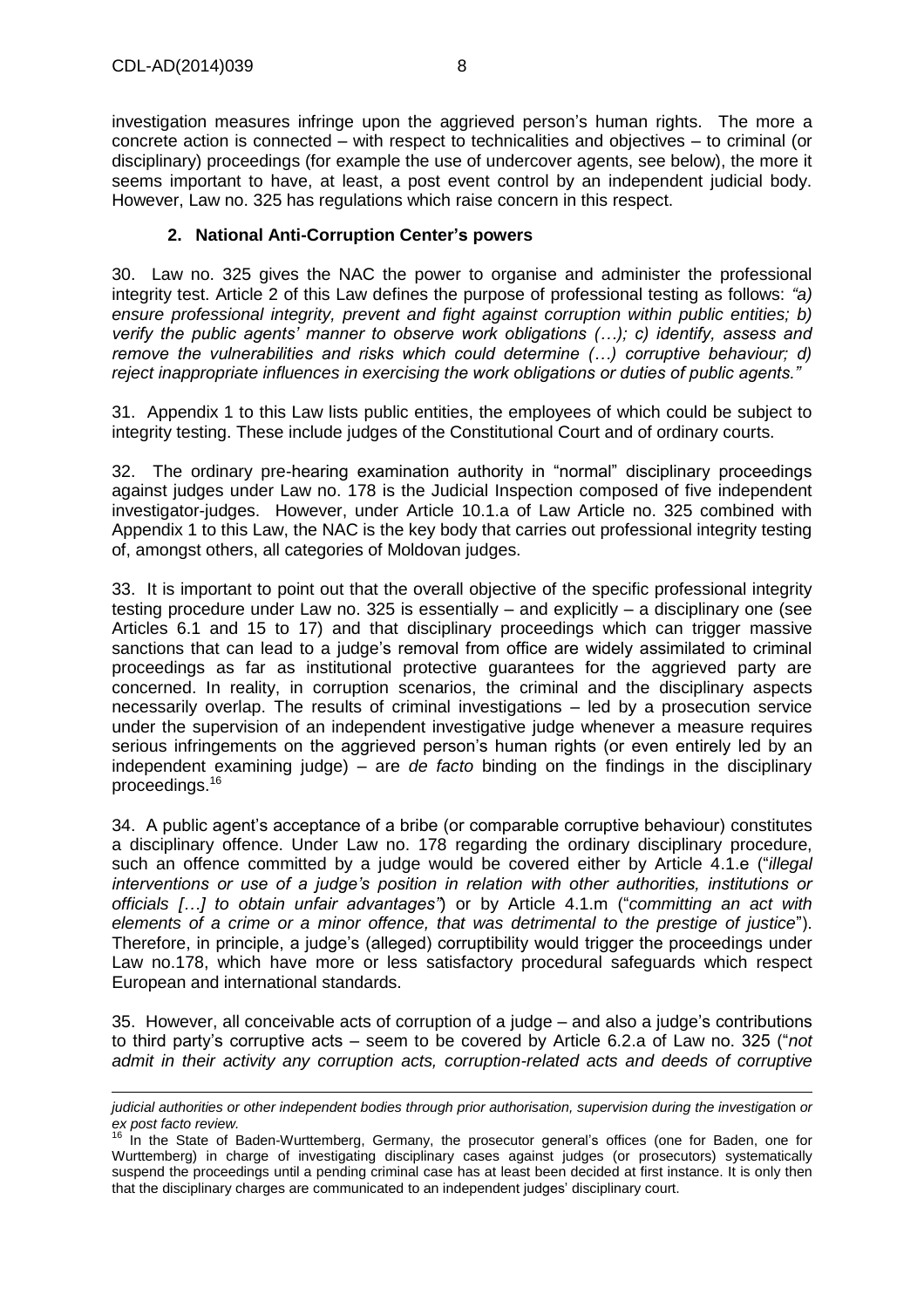behaviour")<sup>17</sup>. Therefore, when the relationship between laws no. 178 and no. 325 is considered with respect to a judge's corruptive behaviour, it seems that Law no. 325 is likely to take priority in accordance with the principle of *lex specialis derogat legi generali*.

36. But, the decisive problem is that the rationale of the regulations in Law no. 325 is at odds with standard disciplinary proceedings. When compared to the regular protective standards of ordinary pieces of legislation on disciplinary liability (i.e. Law no. 178 for judges), Law no. 325 has "quasi-outsourced" and "quasi-immunized" the entire professional integrity testing procedure of public agents. This was done despite the fact that the main objective of the testing procedure is explicitly a disciplinary one and that the very core element of the testing procedure relies on the employment of undercover agents called "professional integrity testers".<sup>18</sup> This gives the impression that the standard protective guarantees with regard to disciplinary proceedings are not applicable to the professional integrity testing procedure.

37. Another striking point is that Article 9.2 sets out that "*[t]he results and materials of the professional integrity test may not be used as means of evidence in a criminal or minor offence trial against the tested public agent*". At first, this seems to be a protective regulation for the aggrieved judge. But, taken in the context of Law no. 325, the rationale of Article 9.2 is quite different: it could serve as a means for digressing from common protective standards in sanction-oriented proceedings related to the use of undercover agents.

38. Only the understanding of disciplinary liability as a complete "*aliud"* when compared to criminal liability could, if at all, justify a complete deviation from the ordinary rules. However, it has already been shown that this is not the position taken by the European Court of Human Rights or of any other relevant European or international organisation and that criminal and disciplinary proceedings often overlap.

39. While the use of publicly available information by professional integrity testers, including monitoring of public proceedings, review of decisions, interviews with the parties of proceedings, etc. does not raise any concerns in terms of intrusiveness into the professional work of judges, the use of such means as covert video and audio recordings (Article 12.5) without any warrant from an independent body, is questionable and raises concern with respect to the right to private life of a judge as well as with respect to the independence of the judiciary in general.

40. It is important to clearly state that all "tricks" or "artifices" used should not allow for a lack of control of the authorities who instigate and carry out integrity testing procedures. This seems, however, to be the case here, since Law no. 325 apparently does not provide for any – and be it *ex post facto* – judicial review of the legality of examination steps taken by the professional integrity testers under the authority of the NAC.

41. Indeed, Article 19 of Law no. 325 on the "*Control (…) of Professional Integrity Testing*" 19 merely installs loose parliamentary control consisting, in essence, of a general annual report by the NAC (and the ISS) with exclusively statistical information. That means that there

 $\overline{a}$ 

 $17$  These rather broad, generic and hybrid (indeed overlapping) terms – which might, however, in part be the result of a problem with the translation – also pose a problem with respect to the principles of foreseeability and narrow interpretation of statutory offences.

<sup>18</sup> See Article 4 as to the concept as such: "*the creation and application by the tester of certain virtual, simulated situations, similar to those in the work activity, materialised through dissimulated operations*"; Article 8 as to the testers' rights and obligations; and Article 12 in depth on the quality of the testing as dissimulated activity with the use of cover-up elements).

<sup>&</sup>lt;sup>19</sup> One could easily provide in-depth comments on the merging of controlling the testing procedure and of financing it in one and the same Chapter of Law no. 325.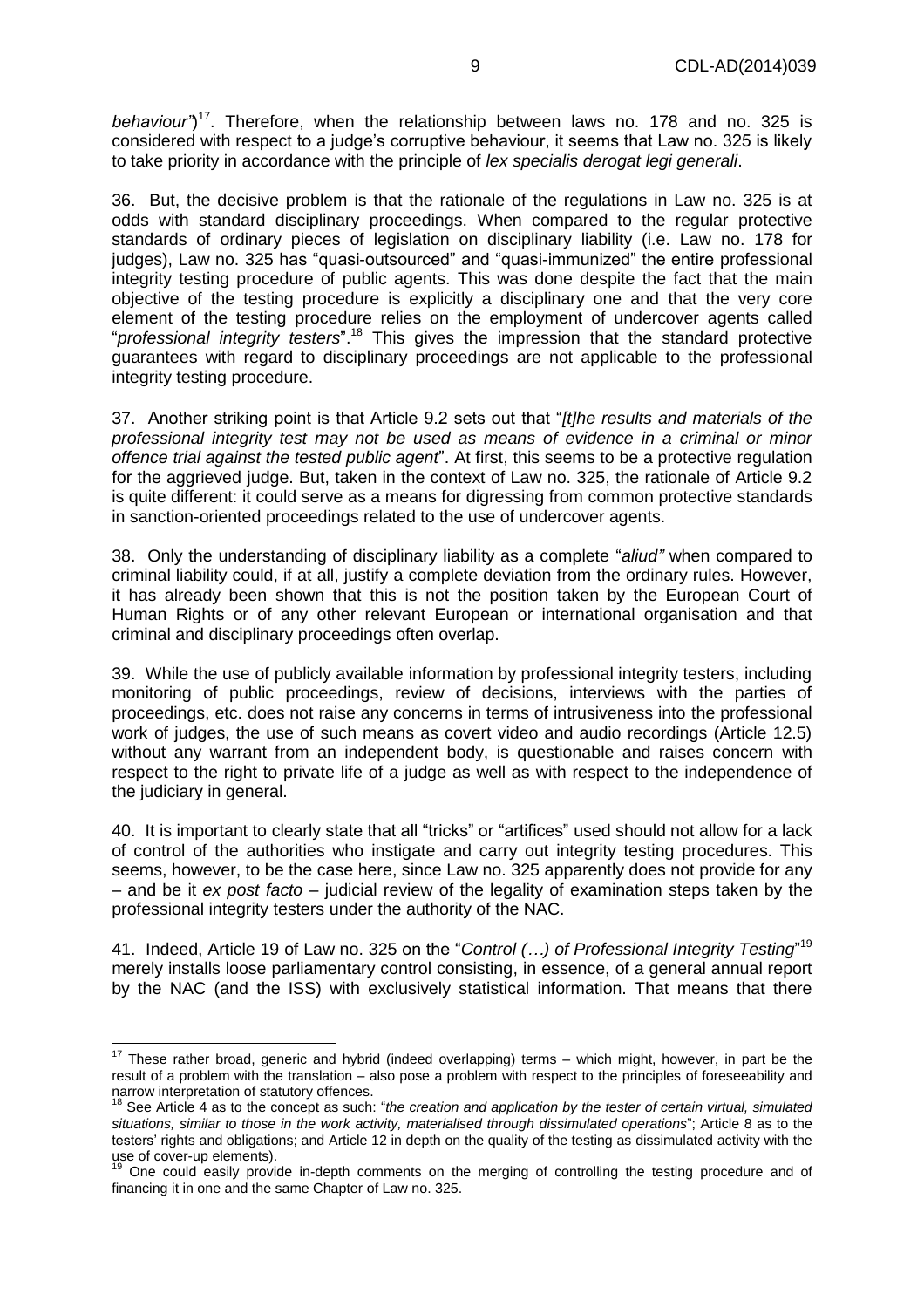seems to be complete immunity of the main actors as to their way of handling the individual case.

42. In addition, the deferral of the case to the ordinary disciplinary bodies applying the ordinary protective rules comes into operation at too late a stage. Pursuant to Article 15.2, the aggrieved judge is no longer in the position to effectively challenge the examination procedure and its findings. This is all the more true as several regulations of Law no. 325 on "*confidentiality", "conspiracy*" (both terms are used in Article 15.3 and on a "*report […] concluded so as to not to allow the disclosure*" (see Article 13.2) <sup>20</sup> make it virtually impossible for the suspected judge to effectively question and scrutinise the gathered means of evidence (professional integrity testers are excluded as witnesses; videotapes and photos are tampered with for the purpose of dissimulation).

43. When all these structural elements are taken together, there can be no doubt that the set of regulations in Law no. 325 implements – for the sake of professional integrity testing with severe disciplinary sanctions as a systematic follow-up – an imbalanced system with an institutionalised superiority of the NAC (and ISS) in its quality as an autonomous law enforcement authority, on the one hand and a powerless judge, on the other.

44. Aside from the question of the "trustworthiness" of each individual professional integrity tester, it must be positively acknowledged that Law no. 325 makes reference to the need for an authorisation under "*special laws with duties and competences*" (Article 4) and for the need for the training of the professional integrity testers (Article 8.1.b). However, this does not seem sufficient to overcome the problem of an inequality of arms between the NAC and the individual judge.

45. Article 4 of Law no. 325 defines professional integrity as "*the person's capacity to exercise their legal and professional obligations and duties honestly and impeccably, proving a high moral standard and maximum correctness, and to exercise their activity impartially and independently, without any abuse, respecting public interest, the supremacy of the Constitution of the Republic of Moldova and of law".* It is not completely clear on the basis of which criteria the Law proposes to examine "professional integrity" of judges. Determining the criteria against which the exercise of a judge's "*professional obligations*" will be assessed need to be clearly and precisely defined.

46. According to Opinion no. 3 of the CCJE on the Principles and Rules Governing Judges' Professional Conduct, in particular Ethics, Incompatible Behaviour and Impartiality, *"the statute or fundamental charter applicable to judges should define, as far as possible in specific terms, the failings that may give rise to disciplinary sanctions as well as the procedures to be followed."* Opinion no. 3 goes on to say that, *"Professional standards (… ) represent best practice, which all judges should aim to develop and towards which all judges should aspire. It would discourage the future development of such standards and misunderstand their purpose to equate them with misconduct justifying disciplinary proceedings. In order to justify disciplinary proceedings, misconduct must be serious and flagrant, in a way which cannot be posited simply because there has been a failure to observe professional standards …"*

47. According to Article 8.1 of Law no. 325, the professional integrity testers have the right to *"determine, along with the coordinator of the professional integrity testing activity, under the conditions hereof, the public agents liable to testing and the testing frequency".* Apart from this provision, the Law does not set out how and on what grounds the integrity testers determine which public entity they will be testing. It is also not clear if the NAC (and ISS)

 $\overline{\phantom{a}}$  $^{20}$  The English terminology here (based on an unofficial translation) is not always very clear and coherent. However, the overriding principle of confidentiality can be easily detected throughout Law no. 325.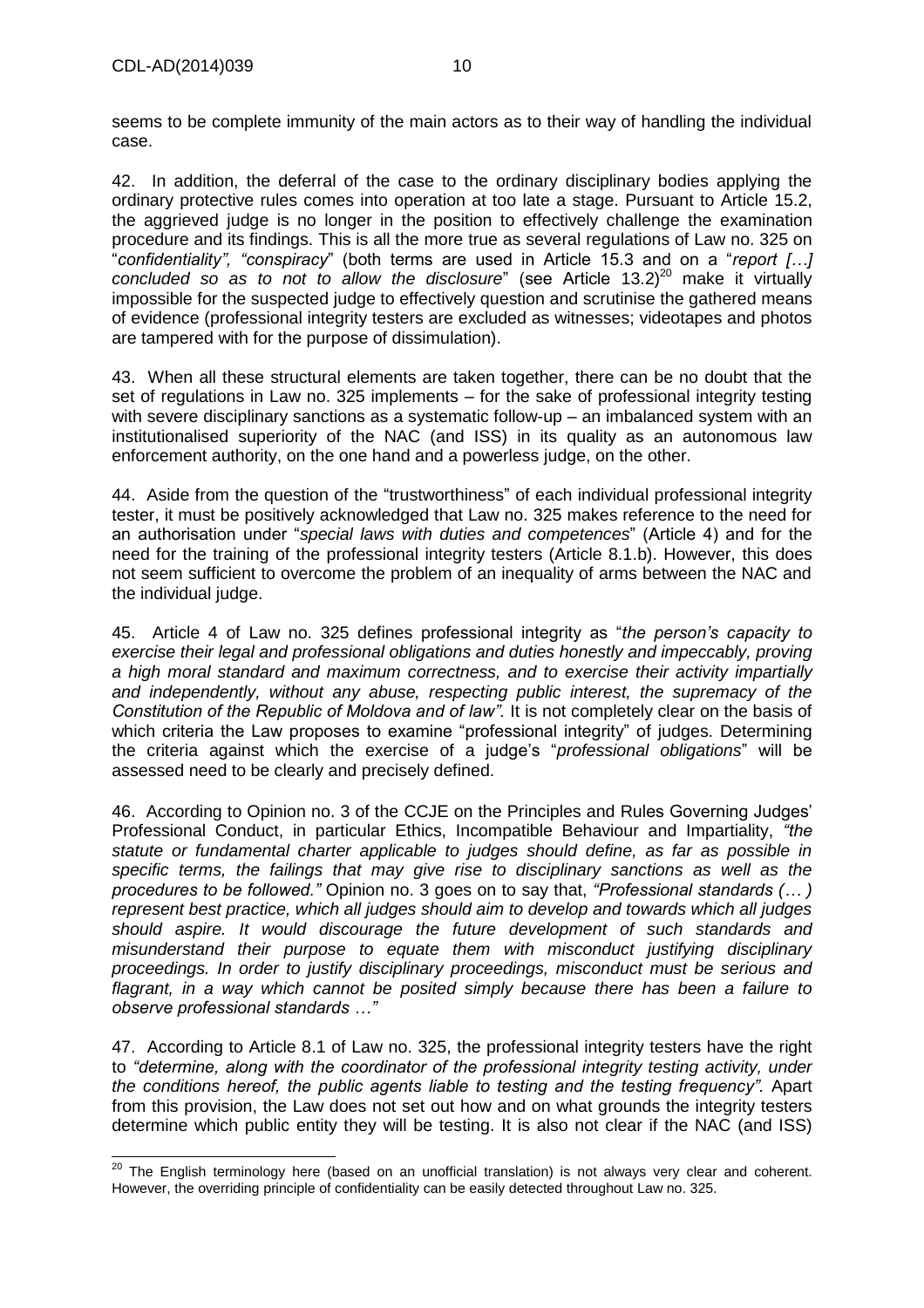itself or any other body (Parliament, Government) will define and adopt such criteria, or if it should be assumed that public entities will be selected randomly. The absence of any clear regulation in this respect may result in arbitrary decisions or may create the impression that such legal instruments are used unfairly to discipline certain courts or individual judges.

48. In addition, there is a series of specific concerns relating to the requirements of internationally accepted rule of law and fair trial standards. These concerns often originate in an imbalance between the important rights taken together with relatively few obligations of the examination body (the NAC in this case), on the one hand, and the scarce rights and important obligations of the judge under disciplinary scrutiny, on the other.

49. In general, one of the essential prerequisites and components for an effective anticorruption authority is to provide a proper and stable legal framework that regulates the functions of this body. There are several aspects to independence which include political independence, functional, operational as well as financial independence. The freedom of decision-making and the freedom to take appropriate actions are of the utmost importance, especially to investigate allegations effectively and efficiently and without undue influence or undue reporting obligations.<sup>2</sup>

#### **C. Rule of law and fair trial principles**

<span id="page-10-0"></span>50. Law no. 325 could give rise to concern in respect of a number of important rule of law and fair trial principles. These include the presumption of innocence; $^{22}$  the right to an effective and efficient defence, including the right to full disclosure of, and full access to, the evidence, the examination of witnesses included; the legal requirements for the use of undercover agents, including the consequential non-admittance of evidence gathered by *agents provocateurs* who are themselves committing an offence; the principles of foreseeability and of narrow interpretation of statutory offences; the principle of proportionality between offences and sanctions and finally, the right to an effective appeal to an independent court of law.

#### **1. Presumption of innocence**

<span id="page-10-1"></span>51. The presumption of innocence, amongst others, laid down in Article 6.2 ECHR, is supposed to apply during the entire criminal (or disciplinary) procedure. However, the presumption of innocence is circumvented factually, as is the case with Law no. 325, if the real protection of the aggrieved judge begins only *after* s/he has received a disciplinary sanction at first instance (see Article 6.1).

52. In addition, the uncommon and highly questionable concept of "*justified risk*" seems to cast a general doubt on the integrity of every judge in Moldova. The key concept of Law no. 325, as it emerges from Articles 4 and 10.2, is that the initial step of each professional integrity test is for a professional integrity tester to contact a judge using a fake identity with a *"simulated situation […] materialised through dissimulated operations"* (Article 4), and this on the basis of a pre-established confidential "*professional integrity testing plan"* (Article 11.3). What is meant by this seems to be clear: the tester – the apparent briber – exposes the judge to a fictitious corruptive setting, in other words, the tester takes the initiative.

53. Furthermore, according to Law no. 325, in order to initiate the testing procedure, there is no need for the habitual reasonable-grounds test based on objective criteria or for a similar

 <sup>21</sup> Anti-Corruption Authority (ACA) Standards, European Partners Against Corruption/ European contact-point network against corruption

Which is entwined with the impartiality principle, but which has additional connotations.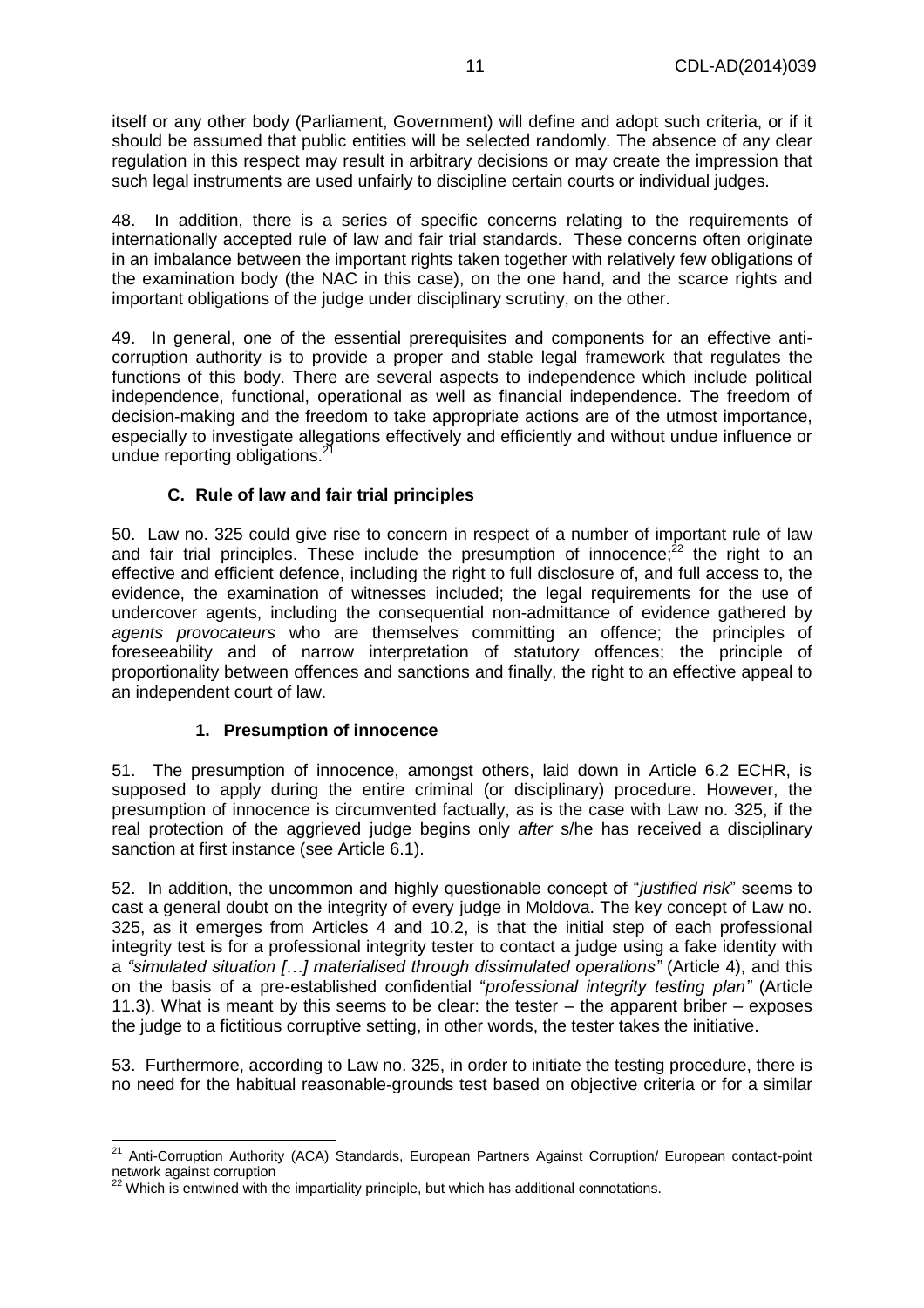concept that allows for the assumption that a specific judge might be prone to corruptive behaviour.

54. Under Article 10.2, the initiation of the testing procedure and the selection of the public agents to be subject to testing merely depend on the fact that a given public entity has shown general *"risks and vulnerabilities to corruption"* in the past (lit. a), or – even less specific – on the NAC holding "*information*" and receiving "*notifications*" (lit b). The third (alternative) ground for initiation (lit. c) – a public entity's leader's "*motivated request*" – is the most specific. However, even this seems to allow the initiation of a testing procedure against a judge who is not personally mentioned in the request. Therefore, the very generic terms in Article 10.2.a - c concerning grounds for the initiation of the testing procedure cannot be assimilated to a reasonable grounds test.

55. The legislator has been aware of the dangerous position of a professional integrity tester instigating a corruption setting against an *a priori* innocent judge. To protect the NAC testers, Article 4 of Law no. 325 defines a "*justified risk*", the rationale of which is in essence that the tester is allowed to enter into potentially criminal behaviour, because s/he does so for the greater good of society and because less interfering measures would not allow the test to reach its goal. Consequently, Article 9.5 contains the legal fiction ("shall not be") that any tester's action against a judge under scrutiny, which is covered by the principle of a "*justified risk*", does not constitute a criminal offence (even though it does as a matter of fact).

56. However, this seems to be overtly circular legal reasoning, because proper reasoning would hold that, if at all, the tester's first contact with a judge based on a simulated corruptive setting could be justified only if there were prior reasonable objective grounds for suspecting that a particular judge is prone to corruption. Or, alternatively, if a judge's impeccable professional behaviour has never raised any suspicion as to his or her potential corruptibility, there is no societal need to cast a general shadow of suspicion on this particular judge just because the public entity as such for which s/he works or other colleagues who carry out a similar job might have shown leniency towards corruption.

## **2. Effective defence**

<span id="page-11-0"></span>57. There is no occurrence of the terms "defence" or "legal assistance to the aggrieved public agent" or the like in the text of Law no. 325. The Law is too sparse as to the rights of the aggrieved judge. As a matter of fact, the only explicitly mentioned right of a judge who has failed a professional integrity test is *"to be informed of the manners to legally challenge the disciplinary sanctions applied as a result of professional integrity testing results"* (Article 6.1 of the Law).

58. From the perspective of Law no. 325, the rights of a judge under suspicion only seem to become effective at a very late point, i.e. when the disciplinary sanction has already been *imposed* at first instance (by the Disciplinary Board insofar as judges are concerned). And, as has been shown already in a different context, even the point of time when the specific professional integrity testing proceedings effectively change over to the ordinary disciplinary proceedings (i.e. Law no. 178 for judges) is a very late one, see Article 15.2 of Law no. 325.

59. However, Article 6.3 ECHR which sets out the most important rights of the defence, including important principles of participatory rights concerning the gathering of evidence in criminal proceedings – as these rules are potentially applicable to disciplinary proceedings against judges – foresees in its lit. b that *"adequate time and the facilities to prepare [the] defence"* are essential procedural guarantees. These requirements seem to be impaired by the regulations in Articles 6.2 and 15.2 of Law no. 325.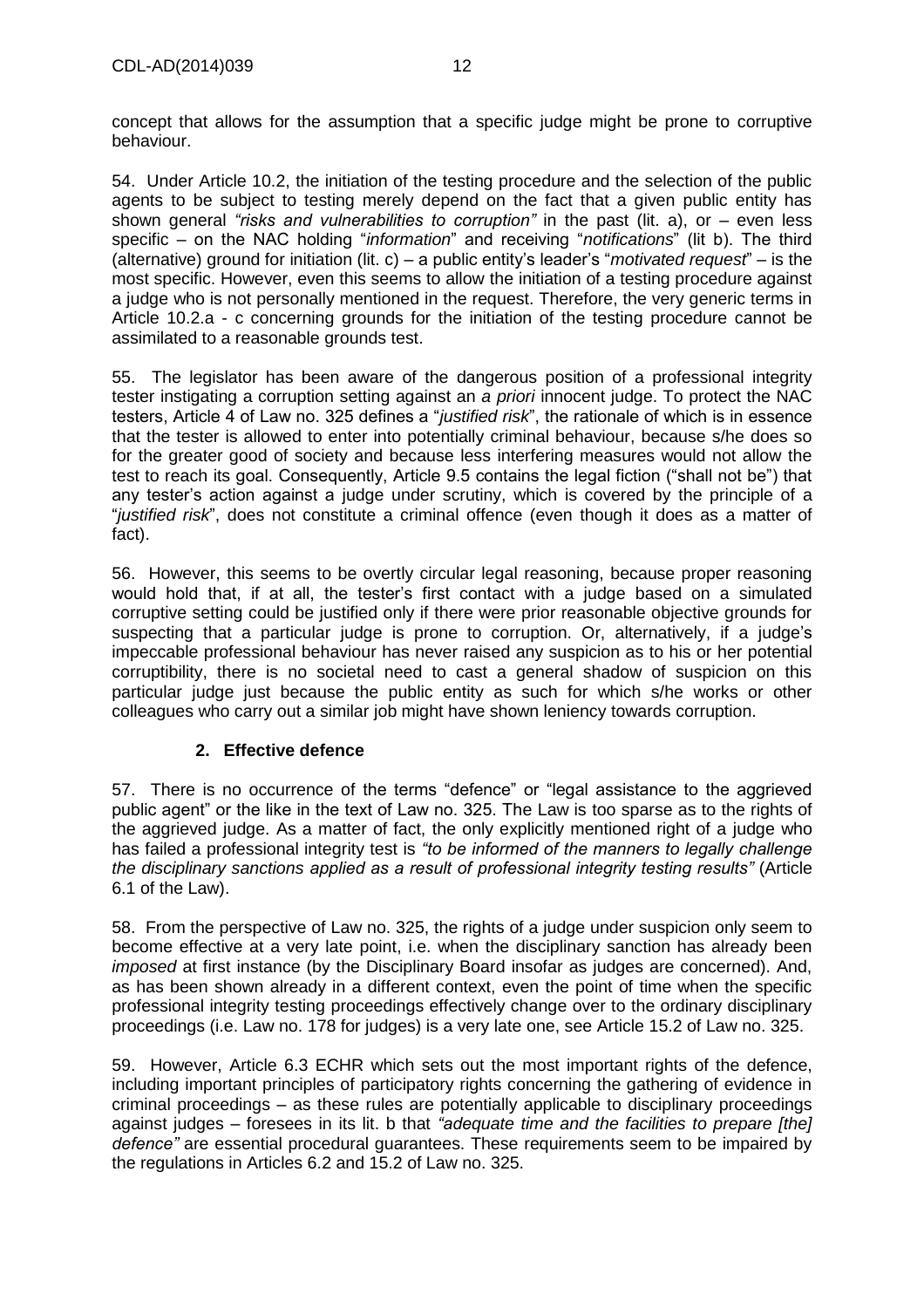60. Furthermore, whereas once the specific professional integrity testing procedure has finally changed over to the ordinary proceedings pursuant to Article 15.2 of Law no. 325, an aggrieved judge is entitled to choose a defence lawyer and to present his or her own evidence according to Article 25.1 of Law no. 178, the judge seems nevertheless – and independently of the late deferral to the ordinary proceedings as such – to be deprived of his or her rights to *"adequate facilities to prepare his [her] defence"* under Article 6.3 lit. b ECHR, and to "*examine or have examined witnesses against him*" under Article 6.3 lit. d ECHR<sup>23</sup>.

61. The aggrieved judge himself or herself as well as his or her legal counsel are *de facto* hindered from an effective assessment of the evidence – for example from examining the professional tester as a key witness, as well as from assessing material proof such as written documents and videotapes – since all these major means of evidence in the professional integrity testing procedure are classified as *"confidential*" under Articles 13.2 and 15.3 of Law no. 325.

62. Furthermore, this lack of a possibility to effectively assess the evidence because of the confidentiality rules could also infringe upon the judge's right to an effective appeal<sup>24</sup>. This is due to the fact that, first, the judge under suspicion of a disciplinary offence in relation to the professional integrity test does not have an effective access to the key evidence and second, Law no. 325 does not leave any discretion to the disciplinary jurisdictions since the removal from office is imperative, whenever the concerned judge has "admitted" or "approved" a breach of his or her anti-corruption obligations.

## **3. Narrow interpretation and foreseeability of statutory offences**

<span id="page-12-0"></span>63. Due to the closeness of disciplinary proceedings against judges with criminal proceedings, the criminal procedure principles of foreseeability of statutory offences and of their narrow interpretation, also apply *mutatis mutandis* to disciplinary proceedings. Thus, in OSCE/ODIHR's aforementioned Opinion JUD-MOL/217/2012 [LH] of 14 December 2012, it is rightfully held, in paragraph 10, that one of the basic European and international requirements as to domestic laws governing the disciplinary liability of judges is, *"that there be a clear definition of the acts or omissions which constitute disciplinary offences"*.

64. As concerns Law no. 178 governing the ordinary disciplinary liability procedure for judges, there are 16 different disciplinary offences defined in Article 4. Even though none of OSCE/ODIHR's and the Venice Commission's joint recommendations in Opinion no. 755/2014 of 24 March 2014 for the further improvement towards clear-cut foreseeable and easily interpretable definitions seem to have been followed, it can nevertheless be said that the foreseeability requirement has more or less been fulfilled in the final adopted version.

65. It is therefore regrettable that Law no. 325 is of a significantly weaker quality when it comes to the definition of the targeted disciplinary offences. The terms in Article 6.2.a that public agents – including judges – should "*not admit in their activity any corruption acts, corruption-related acts and deeds of corruptive behaviour"*, are generic, hybrid, vague and overlap. The terminology of the Moldovan Penal Code's "*criminal offences committed by officials*" in Articles 324 (Passive Corruption) *et seq*. is quite different from the wording of Article 6.2.a. It is indeed much more concrete and thus allows an unequivocal understanding of prohibited behaviour.

j  $^{23}$  For an in-depth overview of the European Court of Human Rights' case law concerning the named defence rights see the European Court of Human Rights' "Guide on Article 6 – Right to Fair Trial (criminal limb)" of 2014, paragraphs 266 – 334.

<sup>&</sup>lt;sup>24</sup> See Article 17 of Law no. 325 on "Challenge of applied disciplinary sanctions" that provides for an appeal to the administrative dispute court.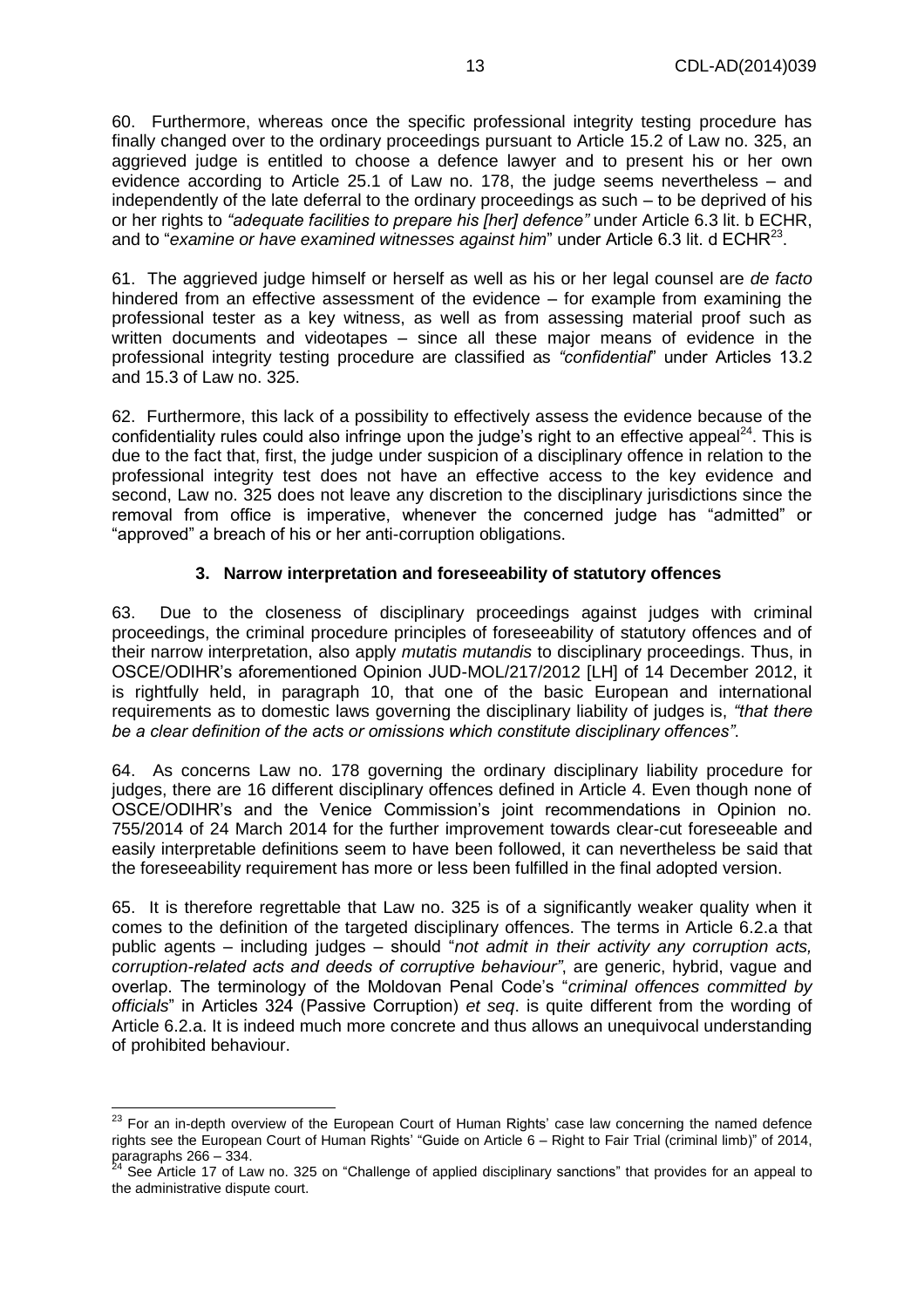66. This difference might be tolerated if Article 6.2.a of Law no. 325 could be understood as simply referring to the corruption offences in the Moldovan Penal Code. This is, however, not the case. First, the concept of a judge not admitting corruption in his or her activity is not entirely clear.<sup>25</sup> "Admission" is indeed not one of the forms of participation foreseen in Articles 41 to 49 of the Moldovan Penal Code. The same is valid for the ambiguous concept of *"corruption-related acts".*

67. Another questionable concept in that respect can be found in Article 16.2 of Law no. 325: dismissal - i.e. the removal from office - is the mandatory disciplinary sanction if during the test it was established that the judge approved the breaches provided under Article 6.2.a. "Approval" of a criminal offence is also not listed in Articles 41 to 49 of the Moldovan Penal Code. Indeed, both "admitting" and "approving" criminal offences (in our case corruptive behaviour) are vague terms which bear serious risks as to the foreseeability of what would be – and what would not be – a disciplinary offence within the framework of a professional integrity test.

68. But Article 16.2 of Law no. 325 is not only problematic as to the foreseeability and narrow interpretation principles, but also in view of its automaticity, i.e. the "mandatory" removal from office as consequence of a "breach". Here, the principle of proportionality between offences and sanctions comes into play. This, of course, also applies to all judges.

69. According to Opinion no. 1 (2001) of the CCJE on Standards Concerning the Independence of the Judiciary and the Irremovability of Judges, *"It is a fundamental tenet of judicial independence that tenure is guaranteed until a mandatory retirement age or the expiry of a fixed term of office: see the UN basic principles, paragraph 12; (…)" 26* .

70. Furthermore, the same Opinion provides that, "*the existence of exceptions to irremovability, particularly those deriving from disciplinary sanctions, leads immediately to consideration of the body and method by* which*, and basis upon which, judges may be disciplined. …".*

71. In light of the above, while the grounds listed in Article 6.2 may be of such gravity in certain cases so as to render the sanction or the removal of a judge from office proportionate/appropriate, such a mandatory provision might – nevertheless – be deemed an improper intervention into the competences of the Disciplinary Board.

## **4. Principle of Proportionality between an offence and a sanction**

<span id="page-13-0"></span>72. It is a universally acknowledged principle that interfering actions of the public administration must always follow the principle of proportionality. As concerns criminal and disciplinary sanctions, the principle asks for a reasonable relationship between the seriousness of the offence, on the one hand, and the quality and the amount of the sanction, on the other.

73. Law no. 178 provides, in its Article 7.2, that *"[d]isciplinary sanctions shall be applied proportionally to the seriousness of the disciplinary offence committed by the judge and his/her personal circumstances".* Even if it is to be regretted that the Moldovan legislator has not deemed it necessary to follow the OSCE/ODIHR and the Venice Commission's joint recommendation to explicitly reserve the removal from office (dismissal) to the most serious

<sup>&</sup>lt;sup>25</sup> This could be due to the translation.

<sup>&</sup>lt;sup>26</sup> See also Recommendation CM/Rec(2010)12 on judges: independence, efficiency and responsibilities.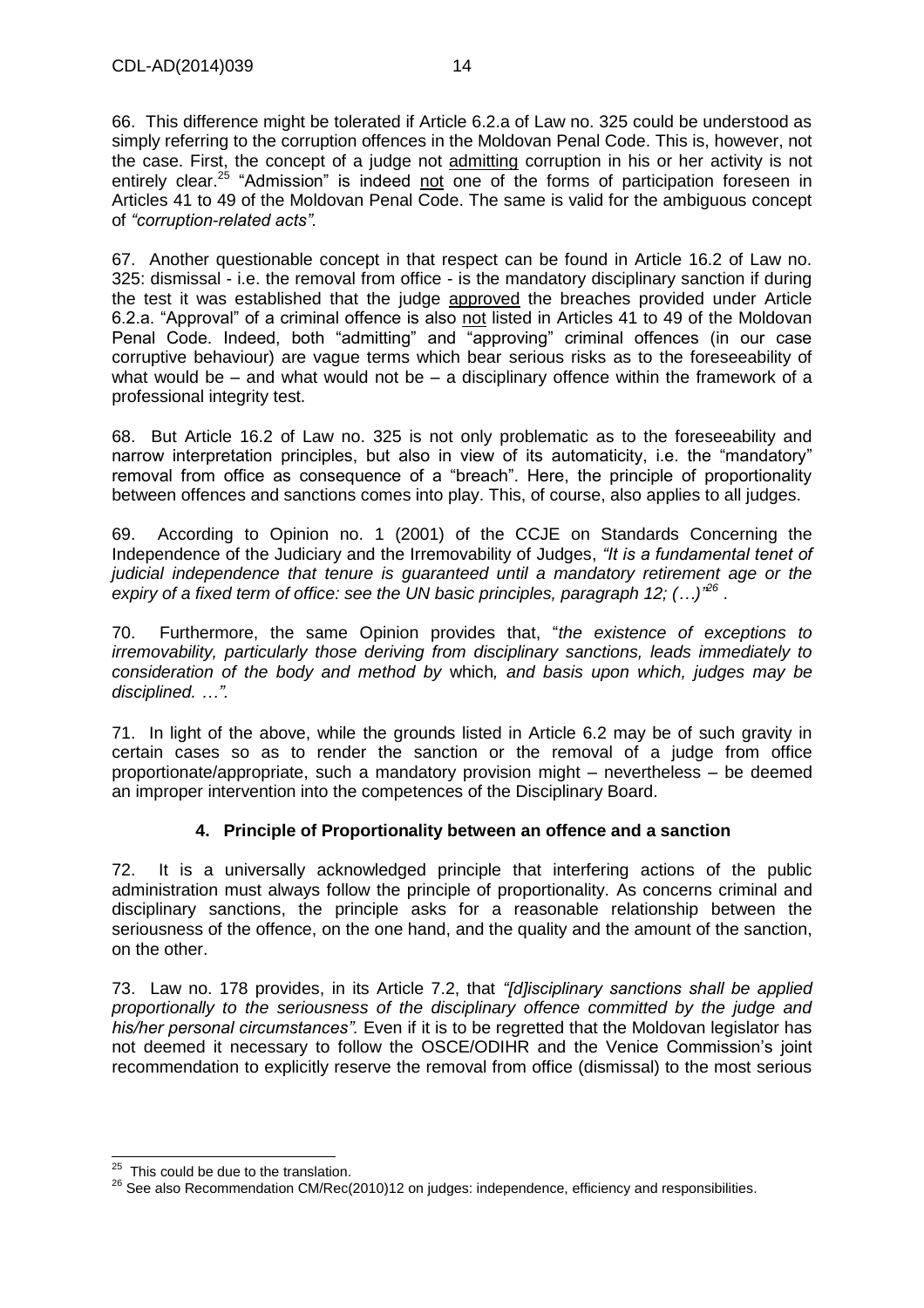disciplinary offences<sup>27</sup>, Article 7.2 of Law no. 178 seems to guarantee a minimum protection against excessive disciplinary sanctions.

74. At first glance, Law no. 325 also contains such a guarantee, since Article 9.1 states that *"the tested public agents shall only be applied a disciplinary liability [sanction?] depending on the seriousness of the established deviations and according to the legislation regulating the activity of such public entities [i.e. here the judiciary], observing the provisions of Article 16 (2)".* But, the reservation in the last sentence is decisive, as Article 16.2 provides for "*mandatory*" removal from office whenever the judge just *"approved the breaches provided under Article 6 (2)"*. And Article 6.2 makes the circular concept complete by giving a very broad and generic definition of what the anti-corruption obligations of judges are (*"not admit in their activity any corruption acts, corruption-related acts and deeds of corruptive behaviour*").

75. The factual consequence of the combination of Articles 6.2, 9.1 and 16.2 seems to be evident: whenever a judge "*admits*" / "*approves*" any kind of "*corruption-related act*" in his or her professional vicinity, his or her "*mandatory*" thus automatic removal from office is imposed. However, this leaves the door wide open for potentially arbitrary decisions.<sup>28</sup> The rule under European and international standards is that a judge's minor infringement with anti-corruption laws could, in principle, also be subject to disciplinary sanctions with a less serious outcome than an automatic dismissal, for example, with a temporary reduction in salary pursuant to Article 6.1.c of Law no. 178.<sup>29</sup>

#### <span id="page-14-0"></span>**IV. THE RIGHT NOT TO BE JUDGED ON THE BASIS OF EVIDENCE GAINED BY INCITEMENT (ARTICLE 6.1 ECHR) AND THE RIGHT TO PRIVACY (ARTICLE 8 ECHR)**

76. As corruption phenomena are logically bound to happen in the professional surroundings of a judge, a violation of the right to private life does not seem obvious at first. However, the situation is different when undercover agents are employed. Here, criteria as to the potential violation of the fair trial principle pursuant to Article 6.1 ECHR go hand in hand with the criteria on the infringement of the right to private life under Article 8 ECHR.

77. It is noteworthy that Article 9.3 of Law no. 325 expressly provides that *"The methods and means to test and set professional integrity tests shall not represent special investigation activities as provided by Law no. 59 of March 29, 2012 on the special investigation activity".* But it is not clear how the covert means used by the testers would differ from special investigation activities. It should also be mentioned that the Law lacks clear and precise regulations as to when and how the professional integrity tester may use more intrusive means of testing.

78. The collection of information or recording by a state official of an individual without his or her consent, as a rule, falls within the scope of private life as defined under Article 8 ECHR. In the case of Klass v. Germany (1978), the European Court of Human Rights already held that even a "*mere existence of secret measures or of legislation permitting secret measures,* 

 $\overline{a}$  $^{27}$  Joint Opinion on the draft Law on disciplinary liability of judges of the Republic of Moldova (CDL-AD(2014)006), p. 4, Key Recommendation A.

 $^{28}$  That does of course not mean that the NAC would abuse this rather arbitrary power in practice. However, the vagueness of the whole concept seems to be - as such - an intrinsic violation of the proportionality principle.

<sup>&</sup>lt;sup>29</sup> Under German law, for example, automatic removal of a civil servant or a judge from public office is only foreseen when s/he has definitely been sentenced to at least one year of imprisonment (with or without probation) for a criminal offence with intent. As the criminal offence of "Accepting a Bribe" shall be punished, pursuant to sec. 332 of the German Penal Code, with imprisonment from six months to five years – and with a criminal fine or imprisonment up to three years in "less serious" cases – it is perfectly conceivable, also in practice, that a public agent who has engaged in some minor form of corruptive behaviour is not removed from office, but disciplinarily sanctioned in a more clement, less interfering way.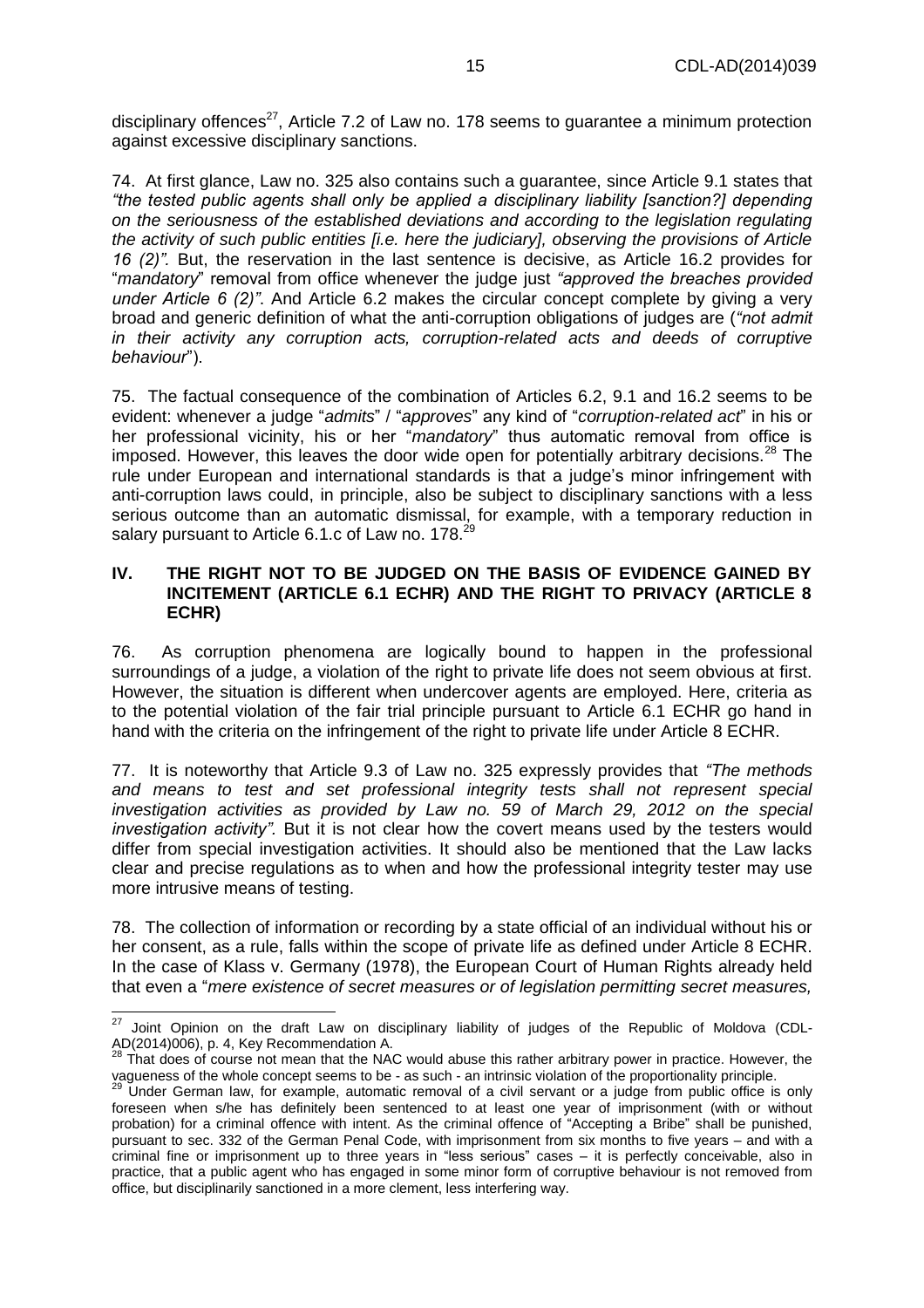*without having to allege that such measures were in fact applied to him"* an individual may claim to be victim of a violation. Therefore, the State must have adequate safeguards in place to guarantee the necessary protection and to avoid abuse of power. In order to satisfy Article 8 ECHR's requirement, the law should be formulated with sufficient precision *"to foresee, to a degree that is reasonable in the circumstances, the consequences which a given action may entail*".<sup>30</sup>

79. In the case of Vetter v. France (2005) the European Court of Human Rights found a violation of Article 8  $ECHR<sup>31</sup>$  because the law that applied to the interception of telephone lines (telephone tapping) did not indicate with reasonable clarity the scope and manner of exercise of the authorities' discretion in allowing the monitoring of private conversations and the applicant therefore did not enjoy the minimum degree of protection.

80. Article 9.3 of Law no. 325 creates the impression that no judicial oversight is requested for the application of covert measures and consequently the intrusion into the private life of a judge. The relevant provisions of the Law should be clarified and "*covert measures"* defined with the necessary precision and judicial oversight would need to be introduced to make the Law compatible with the ECHR.

81. There is plenty of case law by the European Court of Human Rights on the involvement of undercover agents and more specifically on their use as *agents provocateurs* in (criminal) investigative proceedings. Due to the important human rights infringements which the use of undercover agents cause to the person at whom their actions are aimed, their use is scrutinised by the European Court of Human Rights not only from the aspect of a potential violation of the fair trial principle under Article 6.1 ECHR, but also from the aspect of a potential violation of the right to private life under Article 8 ECHR.

82. The guiding principles which can be derived from the European Court of Human Rights' case law can be summarised as follows $^{32}$ :

- an undercover agent's involvement requires prior reasonable grounds to suspect that the targeted person is involved in a similar criminal activity or has committed a similar criminal act before; 33
- the authorisation of an undercover agent's activity must be formally legal, an administrative decision that does not contain full information regarding the purpose and reason for applying such a method is not sufficient;<sup>34</sup>
- as to the scope of the undercover agent's involvement, s/he is (only) allowed to join an ongoing criminal act and must abstain from inciting the targeted person to commit

j  $^{30}$  Margareta and Roger Andersson v. Sweden, Judgment (application no. 12963/87), 25 February 1992, paragraph 75.

<sup>31</sup> Vetter v. France, Judgment (application no. 59842/00), 31 August 2005, paragraph 27.

<sup>32</sup> See notably Furcht v. Germany, application no.54648/09, 23 October 2014, paragraphs 47-53; Bannikova v. Russia, application no.18757/06, 4 November 2010, paragraphs 36-50; Ramanauskas v. Lithuania, application no. 74420/01, 5 February 2008 paragraphs 50-61; Khudobin v. Russia, application no.59696/00, 26 October 2006, paragraph 128; Texeira de Castro v. Portugal, application no. 25829/94, 9 June 1998, paragraph 36.

 $33$  The prerequisite of "reasonable grounds" is necessarily also valid for the use of undercover agents in professional disciplinary cases – if it should be permitted at all – as an argument *a majore ad minus* shows: the infringement on the human rights of the targeted persons being identical in both criminal and disciplinary settings, it is all the more important in a (mere) disciplinary setting that a serious objective suspicion as to the involvement in a major disciplinary offence (for example one such as corruption which is at the same time a criminal offence) is cast upon the targeted public agent. See also the summary of the European Court of Human Rights' case law concerning the reasonable grounds test as necessary prerequisite of the employment of an undercover agent in L. Stariene, "The Limits of the Use of Undercover Agents and the Right to a Fair Trial under Article 6 (1) of the European Convention on Human Rights", Mykolas Romeris University Vilnius / Lithuania, JURISPRUDENCIJA / JURISPRUDENCE 2009, 3 (117), pp. 268 et seq.

 $\frac{1}{2}$  See Furcht v. Germany, paragraph 53; Bannikova v. Russia, paragraph 48.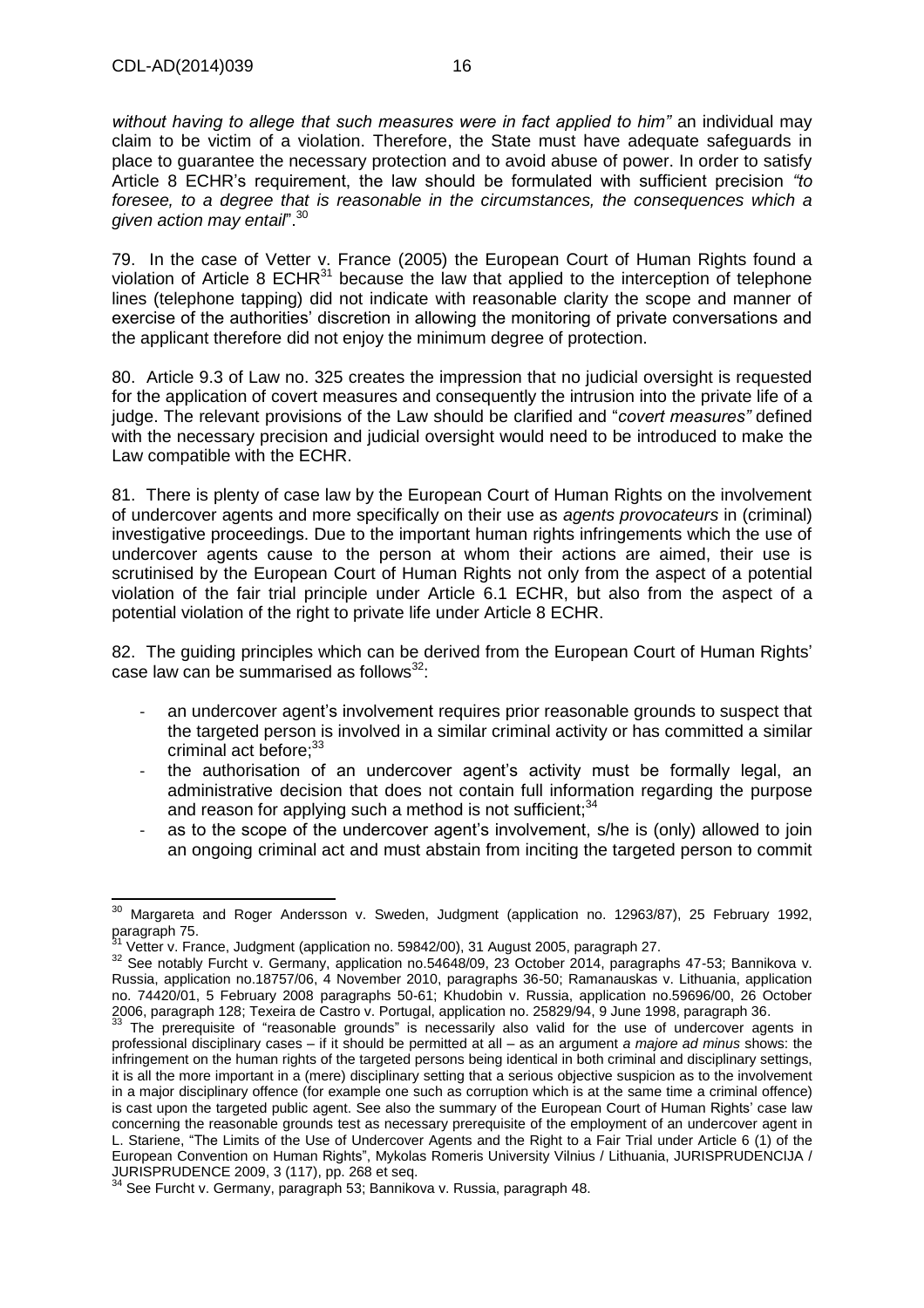a criminal act (*agent provocateur*), for example by 'intensively' offering a sum of money for the commitment of a criminal offence.<sup>35</sup>

83. However, all these principles seem to be violated by the professional integrity procedure set out in Law no. 325: Articles 4 and 10.2 are not sufficient for a reasonable grounds test or a comparable concept concerning the initiation of an individual integrity testing procedure. It is also highly questionable whether the (confidential) "*professional integrity testing plan*" established by the NAC (or ISS) under Article 11.3 of Law no. 325 satisfies the minimum requirements for the formal authorisation of an undercover agent's activity.

84. Finally, Law no. 325's circular argumentation for a "*justified risk*" (Article 4) leading towards the legal fiction of the professional integrity tester not committing a criminal offence (Article 9.5), cannot negate that – factually – the tester with a fake identity who approaches a judge for the first time with an apparent corruptive offer – and be it with a mental reservation as to the seriousness of the offer – commits a criminal offence and thus has to be qualified as an *agent provocateur*. 36

#### <span id="page-16-0"></span>**V. CONCLUSIONS**

j

85. Corruption undermines, among others, the rule of law, poses significant risks to the protection of human rights and endangers the stability of democratic institutions and the moral foundation of society. Efforts made by States to fight this are to be welcomed, but should ensure not to jeopardise the stability of democratic institutions nor weaken the independence and impartiality of the judiciary.

86. The question raised by the Constitutional Court of Moldova can be answered as follows:

*As regards Law no. 325 and the possible interference with the principles of judicial independence, the separation of powers and the rule of law:*

87. The primary objective of Law no. 325 on Professional Integrity Testing is to fight corruption in the public sector. However, when analysed more closely, its scope appears to be much broader than that, covering the general assessment of the performance of professional duties by public employees – including those of constitutional court and ordinary court judges.

88. There are a number of European and international standards, guarantees and best practices concerning (ethical behaviour related) disciplinary proceedings with respect to judges that Law no. 325 should address more carefully.

89. Setting up a truly independent anti-corruption agency is generally encouraged for the purpose of effectively fighting corruption, especially judicial corruption. It would, however, be useful if a clearer definition of the National Anti-Corruption Center (NAC) and the Information and Security Service's (ISS) status was provided so as not to raise any doubt whatsoever with respect to their autonomy.

90. A law that establishes a body with such a broad mandate in relation to judges of the Constitutional Court and those of ordinary courts raises concern with respect to judicial

 $\frac{35}{10}$  See Furcht v. Germany, paragraph 52; Bannikova v. Russia, paragraph 47.

<sup>&</sup>lt;sup>36</sup> Where the activity of undercover agents appears to have instigated the offence and there is nothing to suggest that it would have been committed without their intervention, it goes beyond that of an undercover agent and may be described as incitement. Such intervention and its use in criminal proceedings may result in the fairness of the trial being irremediably undermined (see Vanyan v. Russia, Judgment, application (no. [53203/99\)](http://hudoc.echr.coe.int/sites/eng/Pages/search.aspx#{"appno":["53203/99"]}), 15 December 2005 paragraph 47).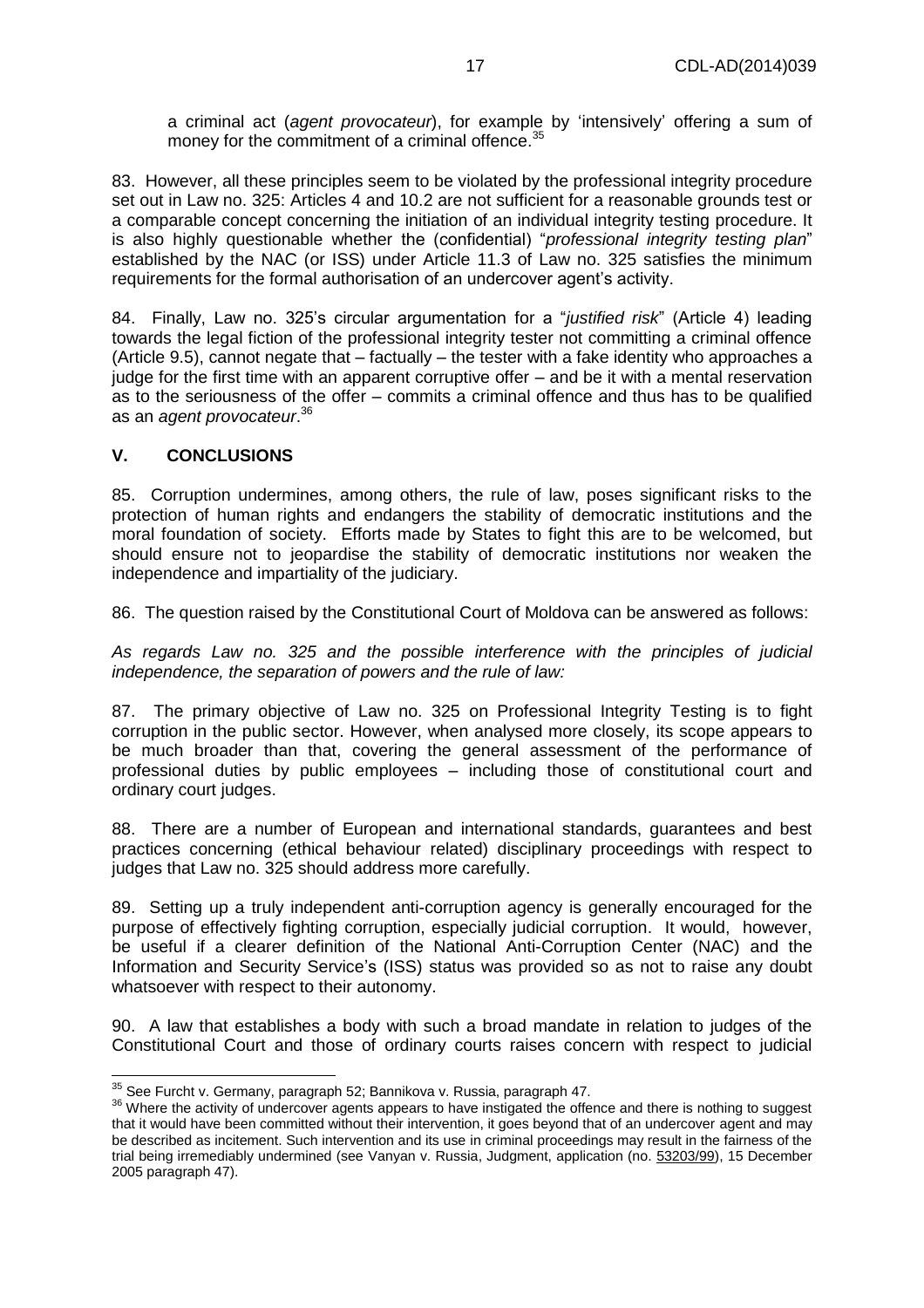independence (and the intrusion into the private lives of judges) – and should therefore be more clearly defined and provide criteria for the evaluation of the performance of professional duties of judges.

91. The NAC's specific law enforcement structure requires that a very close look be taken at the extent of its special investigative/examination competencies, as well as at the existence and the efficiency of control mechanisms. This is important because investigative measures necessarily infringe upon the aggrieved person's human rights. The more a concrete action is connected to criminal (or disciplinary) proceedings, the more important and necessary it is to have a post-event control system in place by an independent judicial body. Law no. 325 does not provide for such a safeguard.

92. It seems unjustified to establish a body responsible for the evaluation of the professional conduct of judges (including judges of the Constitutional Court) that duplicates the function of the Disciplinary Board (or other similar bodies). This is especially the case given that there is a discrepancy between the definition of corruptive offences in the Moldovan Penal Code and the scope of Article 6.2 of Law no. 325. Although Law no. 325 defers to the relevant disciplinary authority the application of disciplinary measures on the basis of test results, it is – however – mandatory to dismiss the judge for certain types of violations. Mandatory dismissal, which is based solely on negative test results, could amount to an unjustified interference with the competences of the Disciplinary Board.

93. Therefore, the Venice Commission is of the opinion that Law no. 325 has the potential of negatively interfering with the principle of judicial independence, the separation of powers and the rule of law.

*As regards "integrity testers" constituting a possible interference with a judge's private life (Article 8 ECHR):*

94. Protection against the disproportionate application of surveillance measures is guaranteed by Article 8 ECHR. Law no. 325 expressly provides that testers may use covert means for testing and that audio/video record testing is mandatory. This could indeed constitute an intrusion into the private life of a judge. The use of such means by the NAC (or ISS) without any counterbalancing checks could pose a threat to judicial independence and may be wrongly used as an instrument to discipline judges (the Venice Commission is not aware of any information regarding the existence of such counterbalancing checks). The State must provide the necessary safeguards in order to avoid abuse of such measures.

95. The use of undercover agents and more specifically when used as *agents provocateurs*, is examined by the European Court of Human Rights not only from the angle of a potential violation of the fair trial principle under Article 6.1 ECHR, but also from the angle of a potential violation of the right to private life under Article 8 ECHR. This is due to the potential important human rights infringements which the use of undercover agents may cause to the person at whom their actions are aimed.

96. Law no. 325 does not follow the guiding principles that can be derived from the European Court of Human Rights' case law on this issue (e.g. prior reasonable grounds to suspect that the targeted person is involved in a similar criminal activity or has committed a similar criminal act before; authorisation of an undercover agent's activity must be formally legal etc.). Articles 4 and 10.2 of Law no. 325 are not sufficient to be considered a reasonable grounds test or a comparable concept concerning the initiation of an individual integrity testing procedure. It is also highly questionable whether the (confidential) "*professional integrity testing plan*" established by the NAC (or ISS) under Article 11.3 of Law no. 325 satisfies the minimum requirements for the formal authorisation of an undercover agent's activity.